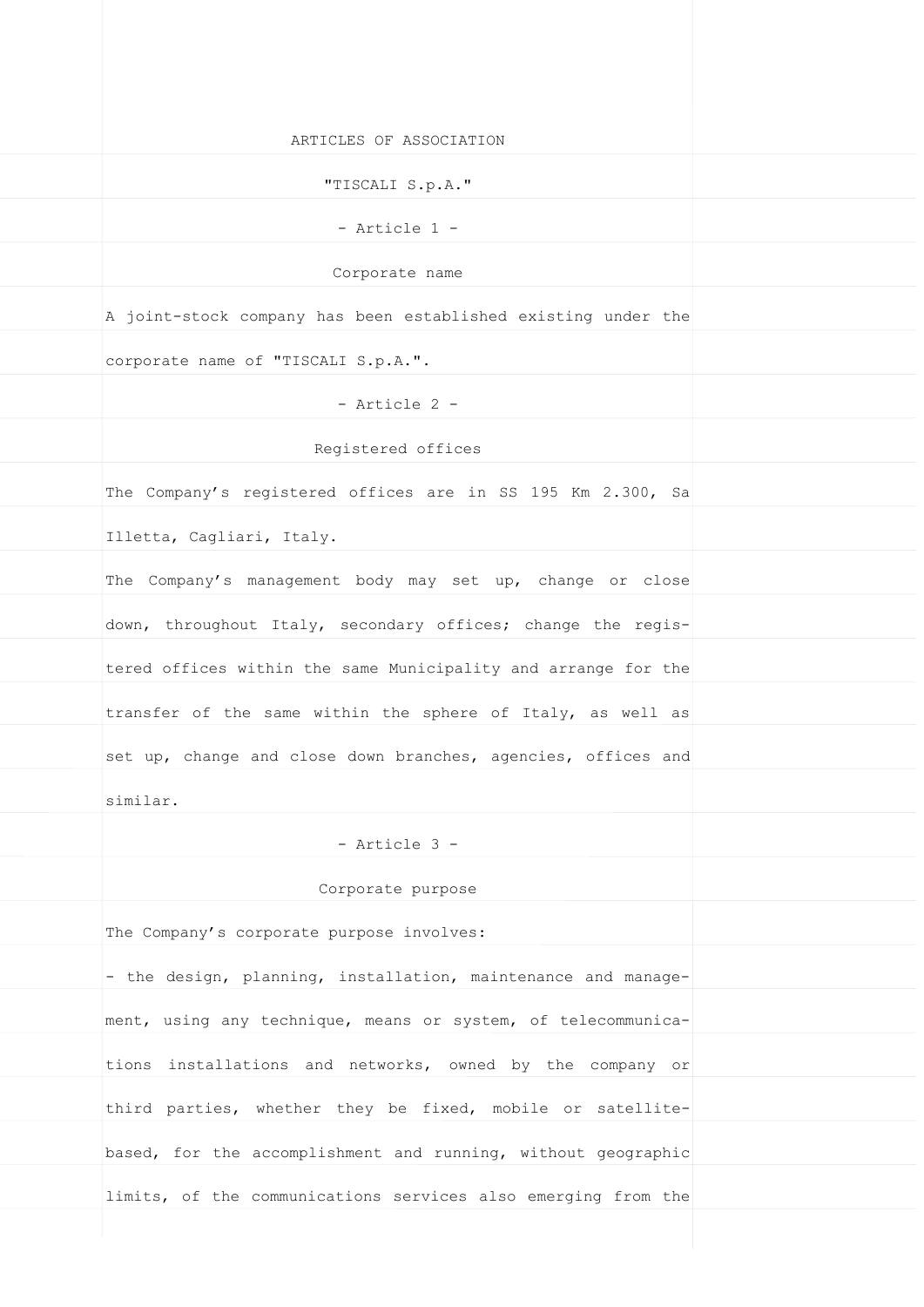| evolution of the technologies, including direct access to the  |  |
|----------------------------------------------------------------|--|
| public per Resolution AEG/2009/07/CONS;                        |  |
| - the performance, as a non-predominant activity, of the ac-   |  |
| tivities and the provision of services associated with the     |  |
| sectors indicated above, including therein the marketing of    |  |
| telecommunications, screen-based, multi-media and electronic   |  |
| products, services and systems, involving connection and/or    |  |
| interconnection with the various networks and the diffusion,   |  |
| via said networks, of information of a cultural, technical,    |  |
| educational, advertising, entertainment nature or of any other |  |
| kind and in any form, also on behalf of third parties;         |  |
| - the performance, as a non-predominant activity, of publish-  |  |
| ing, advertising, IT, screen-based, multi-media, research,     |  |
| training and advisory activities which in any event are perti- |  |
| nent to the matters indicated above;                           |  |
| - the undertaking - as non-predominant activities - of share-  |  |
| holdings and interests in companies or businesses in general   |  |
| which carry out activities falling within the sphere of the    |  |
| corporate purpose or in any event are associated with, comple- |  |
| mentary or similar to the same, including therein the busi-    |  |
| nesses operating in the field of manufacturing, electronic and |  |
| insurance activities, in observance of the limits envisaged by |  |
| current legislation on the subject.                            |  |
| The Company may carry out all the acts deemed necessary or     |  |
| merely useful for the achievement of the corporate purpose:    |  |
|                                                                |  |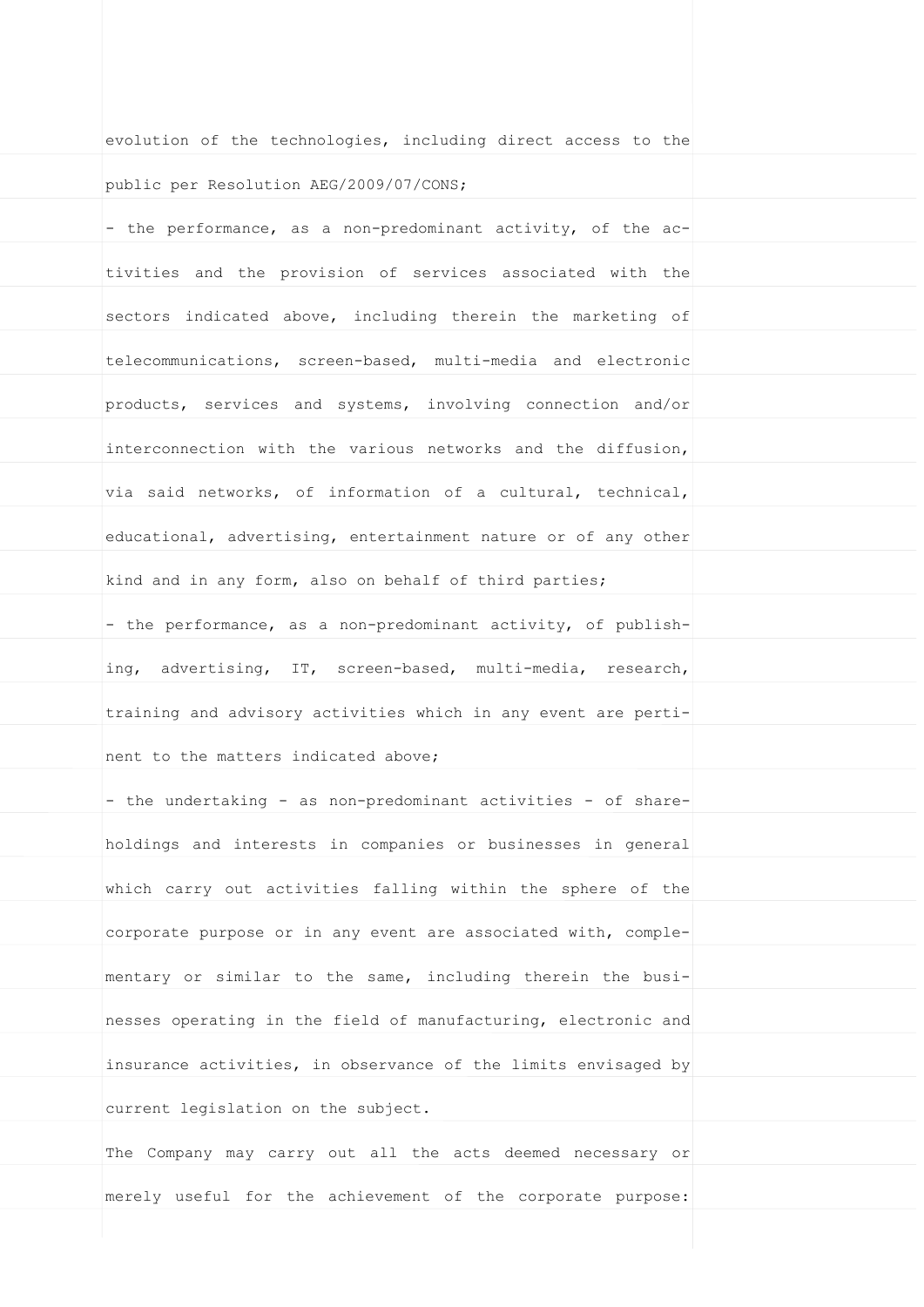| thus in brief, it may enter into securities, real estate, in-  |  |
|----------------------------------------------------------------|--|
| dustrial, commercial and financial transactions, including the |  |
| issuance of secured and unsecured guarantees, also in favour   |  |
| of third parties and as third-party quarantor, as well as the  |  |
| finalisation of loan agreements as borrower, all of which      |  |
| within the limits of current legal provisions; the financial   |  |
| transactions, including the undertaking of shareholdings shall |  |
| not however have to be carried out involving the general pub-  |  |
| lic.                                                           |  |
| Financial activities involving the general public or the rais- |  |
| ing of savings is also prohibited.                             |  |
| - Article 4 -                                                  |  |
| Duration                                                       |  |
| The Company has a duration until the thirty-first of December  |  |
| two thousand and fifty and may be extended one or more times   |  |
| or wound-up in advance, subject to the right to withdraw of    |  |
| each shareholder in the event of extension.                    |  |
| - Article 5 -                                                  |  |
| Share capital and Shares                                       |  |
| The share capital amounts to EUR 75.655.159,37 (seventy-five   |  |
| million six hundred and fifty-five thousand one hundred fifty- |  |
| nine point thirty-seven).                                      |  |
| The corporate holdings are represented by 6.626.353.319 (six   |  |
| billion six hundred twenty six million three hundred fifty     |  |
| three thousand three hundred nineteen) shares lacking par val- |  |
|                                                                |  |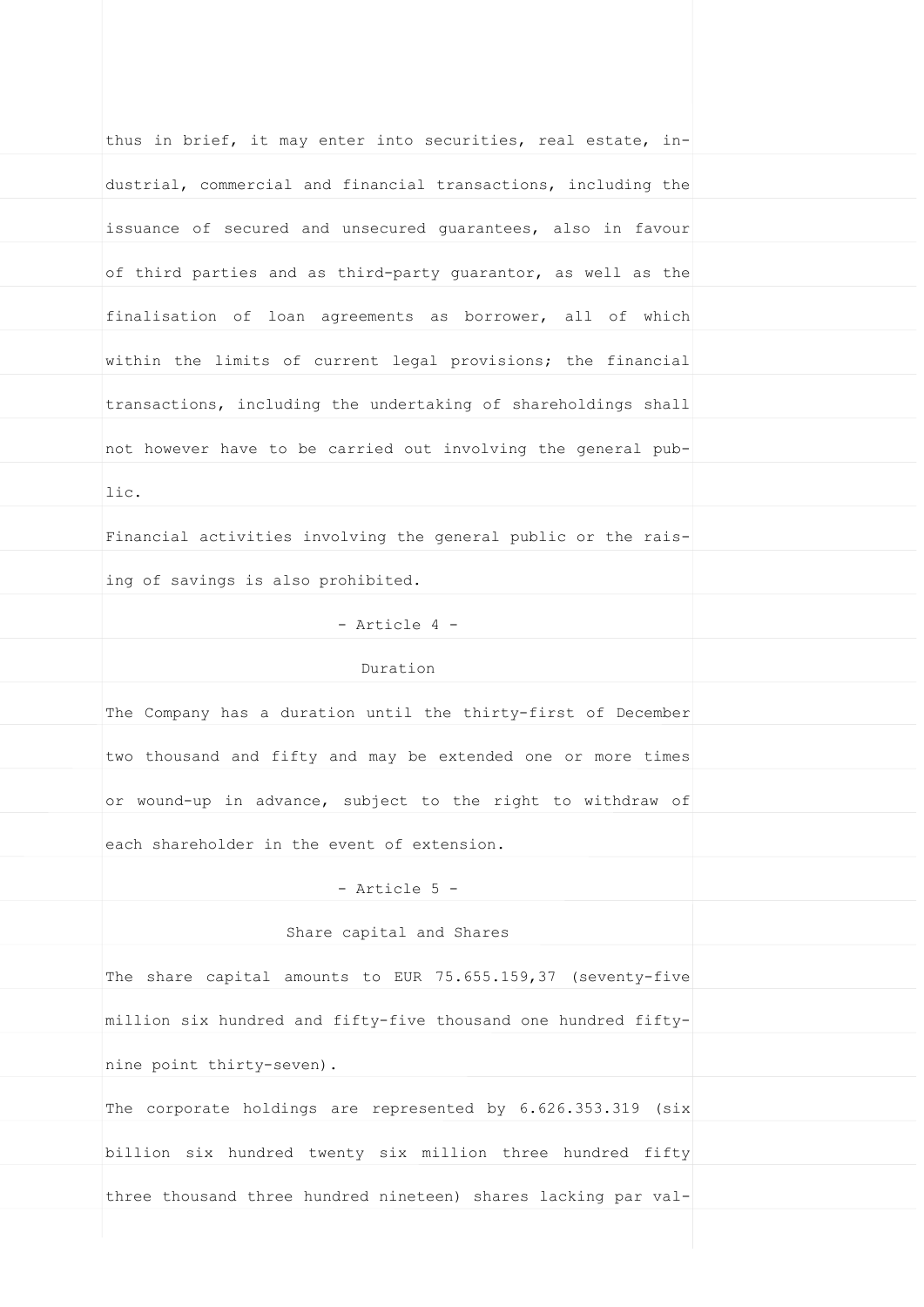| ue. The shares are fully paid-up, indivisible and freely       |  |
|----------------------------------------------------------------|--|
| transferrable.                                                 |  |
| The Extraordinary General Meeting of February 16, 2016 re-     |  |
| solved to increase the share capital by a maximum of Euro      |  |
| 16,371,192.25, by payment, in tranches, pursuant to art. 2441, |  |
| paragraphs 5 and 6 of the Civil Code, and therefore with ex-   |  |
| clusion of option rights pursuant to the aforementioned provi- |  |
| sion, by issuing of maximum 251,622,551 ordinary shares of     |  |
| Tiscali S.p.A. with no indication of par value, having the     |  |
| same characteristics as those already in circulation, ordinary |  |
| rights, at a price of: EUR 0,060 to 157,264,095 shares,        |  |
| 47,179,228 shares for EUR 0,069, EUR 0,078 for 47,179,228      |  |
| shares. The recipient of the capital increase is the benefi-   |  |
| ciary of the Stock Option Plan 2015 - 2019 approved by the     |  |
| shareholders' meeting on February 16, 2016 reserved to the     |  |
| President of the Company's Board of Directors, Renato Soru, or |  |
| his heirs, and to be implemented through the granting of op-   |  |
| tions (the "options") valid for the subscription of Tiscali    |  |
| S.p.A. ordinary shares newly issued. The deadline for the sub- |  |
| scription of the capital increase is set at 24 June 2019 with  |  |
| the provision that if, at the end of that period, the capital  |  |
| increase is not fully subscribed, the capital itself, pursuant |  |
| to art. 2439, paragraph 2, of the Civil Code, will be in-      |  |
| creased by an amount equal to the subscriptions collected up   |  |
| to that point and marked from the same date, provided that     |  |
|                                                                |  |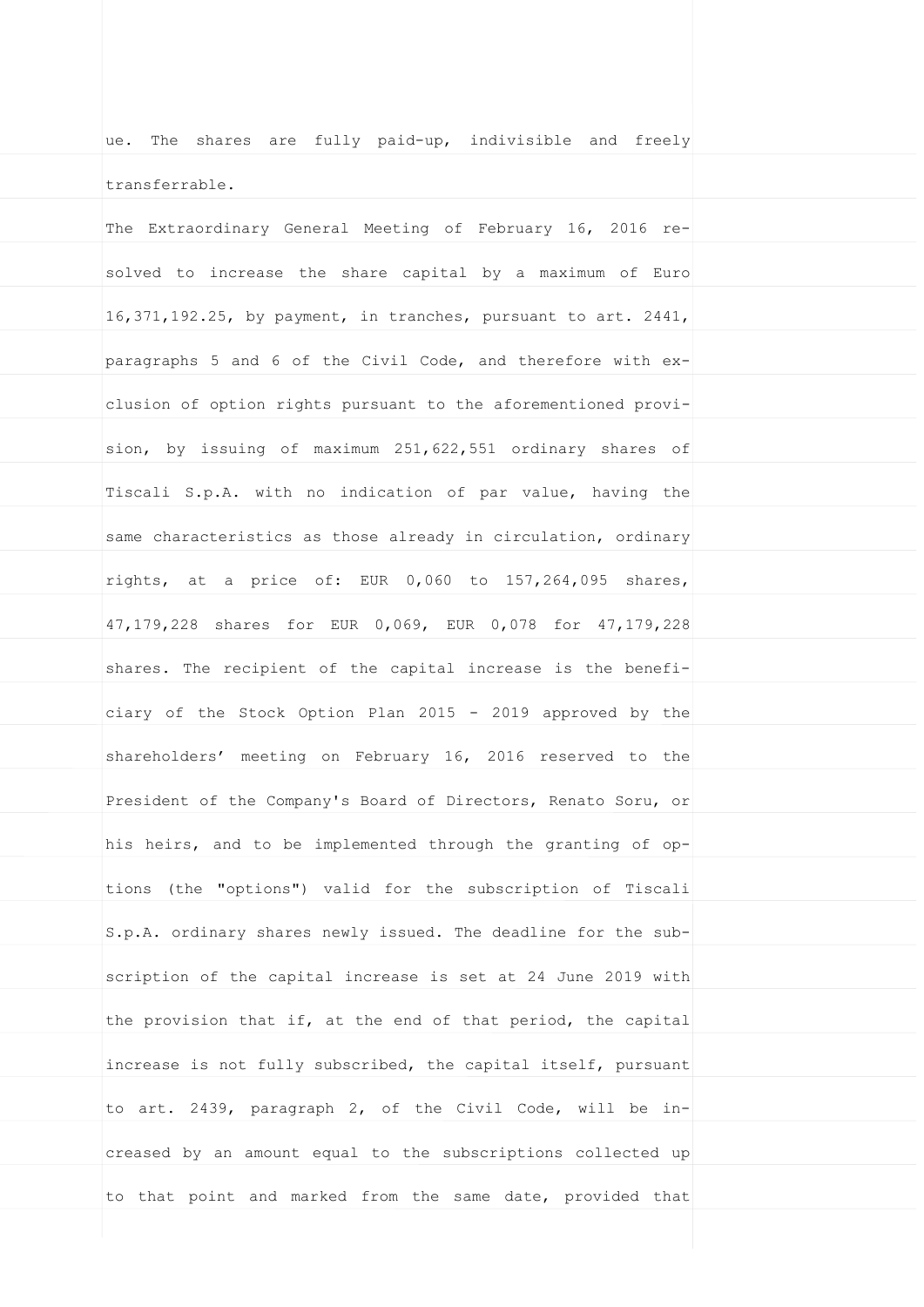| subsequent to the registration of the resolutions in the Com-  |  |
|----------------------------------------------------------------|--|
| panies Register.                                               |  |
| The Extraordinary Meeting of the 16th of June 2016 deliberated |  |
| to increase the share capital by a nominal maximum of EUR      |  |
| 25,193,708 with payment in tranches pursuant to article 2441,  |  |
| paragraphs 5 and 6 of the Italian Civil Code and, therefore,   |  |
| excluding the option right pursuant to the above-mentioned     |  |
| law, through the issue of a maximum of 314,528,189 ordinary    |  |
| Tiscali S.p.A. shares without a par value, having the same     |  |
| characteristics as those already in circulation, with the      |  |
| right to dividends, at the price of: : Euro 0,070 for          |  |
| 188.716.915 shares, Euro 0,0886 for 62.905.637 shares, Euro    |  |
| 0,1019 for 62.905.637 shares. The beneficiaries of the capital |  |
| increase are the Beneficiaries of the Stock Option Plan 2016-  |  |
| 2021, approved at the Shareholders Meeting on the 16th of June |  |
| 2016 reserved for the CEO of Company, Riccardo Ruggiero, and   |  |
| the management of the Tiscali Group, i.e. the respective       |  |
| heirs, to be implemented by means of free assignment of Op-    |  |
| tions ("Options") valid for the subscription of new issue or-  |  |
| dinary Tiscali S.p.A. shares. The deadline for subscription to |  |
| the increase is the 24th of December 2021 with the condition   |  |
| that if, on expiry of this deadline the capital increase is    |  |
| not fully subscribed the capital itself, pursuant to article   |  |
| 2439, paragraph 2 of the Italian Civil Code, will be increased |  |
| by an amount equal to the subscriptions made up to that moment |  |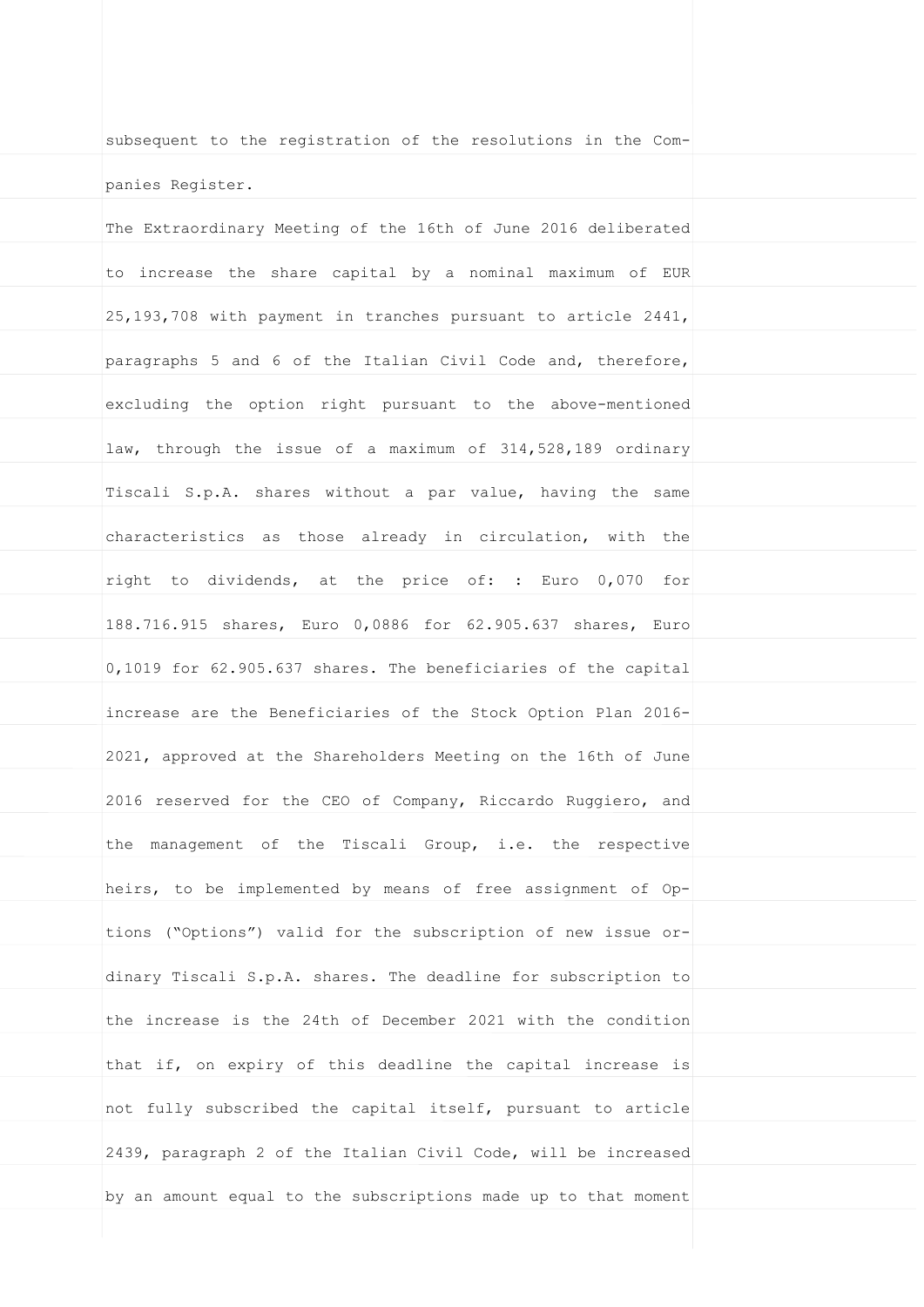| and with the same date, provided that it is subsequent to the  |  |
|----------------------------------------------------------------|--|
| entry of these deliberations on the Register of Companies.     |  |
| The Extraordinary Shareholders' Meeting dated 26 June 2018 has |  |
| resolved to delegate to the Board of Directors the power to    |  |
| increase the share capital, for a fee, for a maximum amount of |  |
| Euro 35,000,000.00, including any share premium, to be carried |  |
| out in one or more tranches, in divisible manner, within five  |  |
| years from the date of the resolution - using the individual   |  |
| tranches also for the conversion of the convertible bonds is-  |  |
| sued in execution of the proxy pursuant to ex art. 2420-ter of |  |
| the Civil Code proposed in point 4 of today's agenda (the      |  |
| "Bond Proxy"), where such proxy approved by today's Sharehold- |  |
| ers' Meeting - by issuing a maximum number of 1,300,000,000    |  |
| ordinary shares with nominal value of zero, by dematerialized  |  |
| securities, having the same characteristics as the outstanding |  |
| shares and regular dividend rights, with the exclusion of the  |  |
| option right pursuant to paragraph 5 of art. 2441 of the Civil |  |
| Code, to be reserved for qualified investors pursuant to art.  |  |
| 34-ter, paragraph 1, b), of the Regulations adopted with Con-  |  |
| sob resolution No. 11971/1999 and subsequent amendments and    |  |
| integrations; all with the power to define the terms, condi-   |  |
| tions and objectives of the increase, including the price of   |  |
| the shares to be issued, in compliance with any current legis- |  |
| lation and regulatory provisions of the aforementioned "Ex-    |  |
| planatory Report prepared by the Board of Directors". The sum  |  |
|                                                                |  |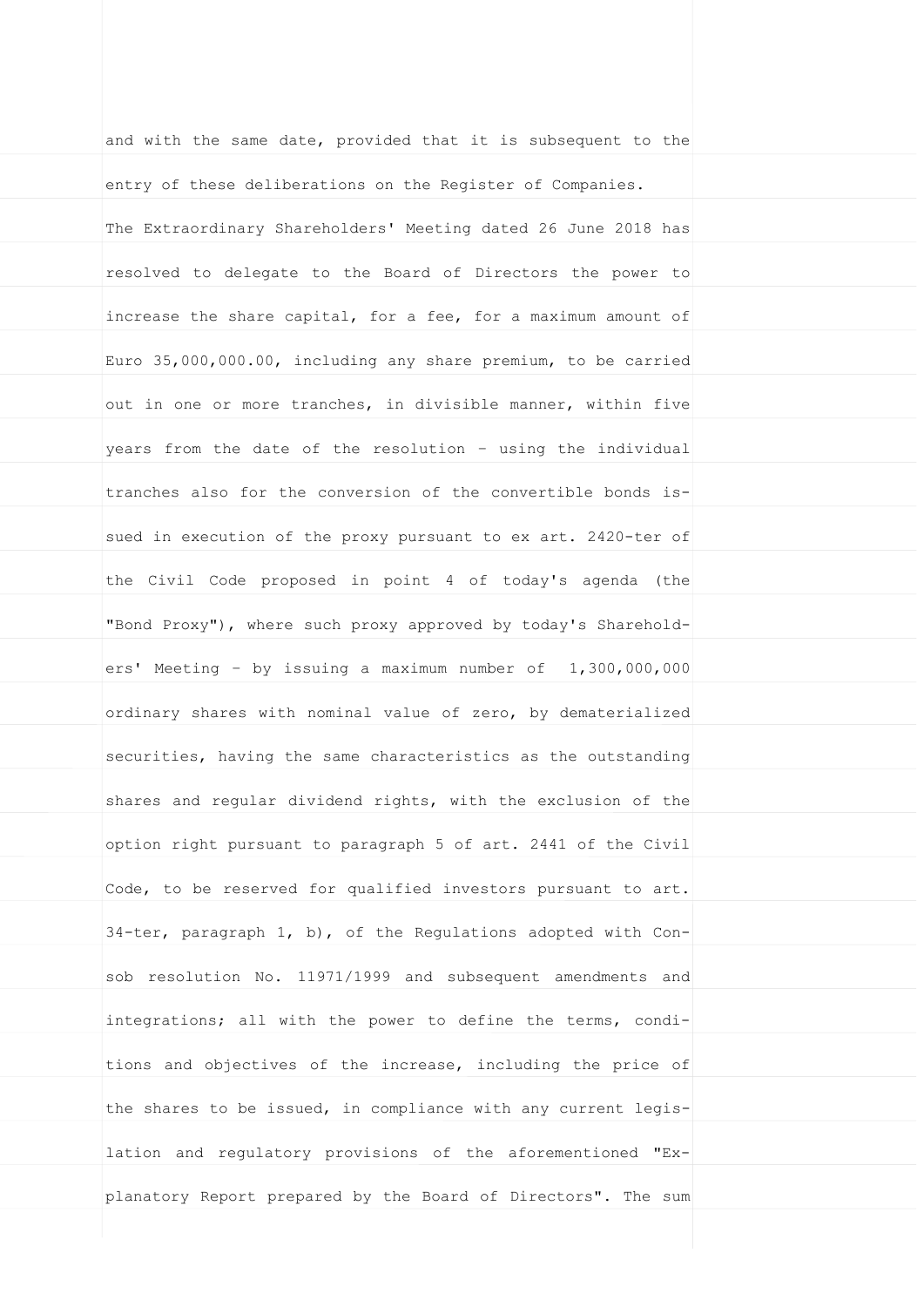of the amount of the capital increase resolved in the exercise of this proxy and of the amount of the convertible bonds issued in the exercise of the proxy pursuant to art. 2420-ter of the Italian Civil Code conferred by today's Shareholders' meeting cannot altogether exceed the maximum total amount of EUR 35,000,000.00 (thirty-five million). Likewise, the sum of the amount of the capital increase resolved in the exercise of this proxy and of the amount of the capital increase to service the conversion of the convertible bonds issued in the exercise of the proxy pursuant to art. 2420-ter of the Italian Civil Code conferred by today's Shareholders' Meeting may not in any case exceed the maximum total amount of Euro 35,000,000.00. The Extraordinary Shareholders' Meeting dated 26 June 2018 has resolved to appoint to the Board of Directors a power of attorney pursuant to article 2420-ter, of the Civil Code to issue, even in multiple times, a convertible bond loan of a total maximum amount of EUR 35,000,000.00, reserved to qualified investors pursuant to art. 34-ter, paragraph 1, letter b) of the Regulation adopted with Consob resolution No. 11971/1999 and subsequent amendments and additions, with the power to establish all terms and conditions of said document, thereby including the rate, duration, issuing price of the bonds and conversion ratio, for which conversion the power of attorney bestowed pursuant art. 2443 of the Civil code, on the same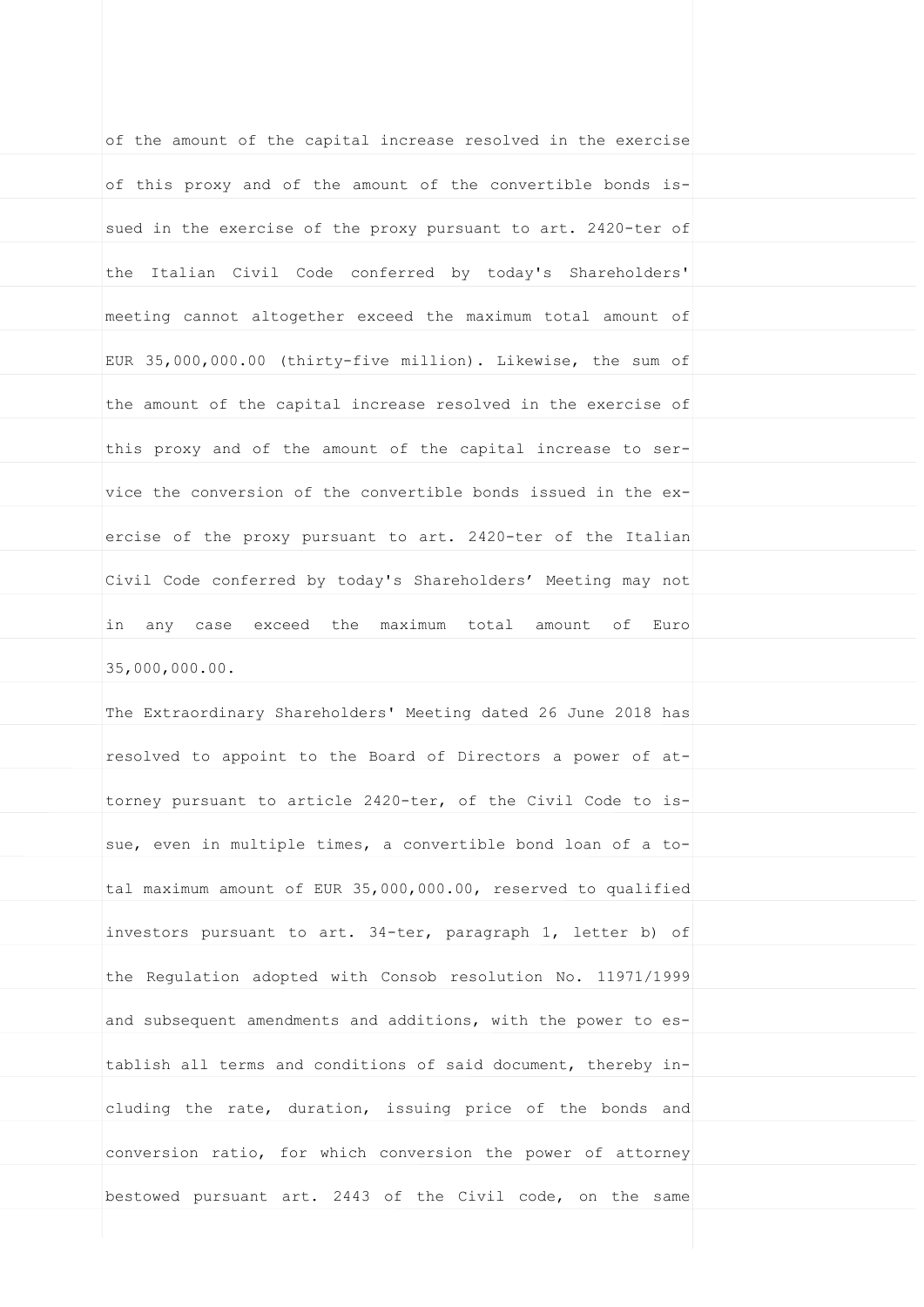date of the Board of Directors Meeting.

The Board of Directors of January 31 2019 (two thousand and eighteen), implementing the delegation granted to him pursuant to art. 2443 c.c. by the Extraordinary Meeting of 26 (twentysix) June 2018 (two thousand and eighteen), recorded in a deed signed by Dr. Gianluigi Cornaglia, notary in Tortolì, on January 31 2019, repertory no. 15474, collection n. 7484, resolved to increase the paid share capital one or more times and in a divisible way, up to a maximum of  $\epsilon$  10,600,000 for the exclusive service of conversion of the convertible bonds to be issued, by January 31 2019, in execution of the proxy pursuant to art. 2420 ter c.c. conferred on the Board by the same Meeting of 26 June 2018, by issuing maximum no. 1,300,000,000 (one billion three hundred million) ordinary shares without par value, under dematerialization, having the same characteristics as those in circulation and regular enjoyment, with the exclusion of the option right pursuant to paragraph 5 of art. 2441 of the Civil Code, to be reserved for qualified investors pursuant to art. 34-ter, paragraph 1, lett. b) of the Regulations adopted with Consob resolution no. 11971/1999 e ss.mm.. The subscription price of the shares deriving from each tranche of the capital increase, it will be equal to 85% of the weighted average by volume lower than the closing prices of the Issuer's shares recorded in the last 10 working days preceding the conversion request date.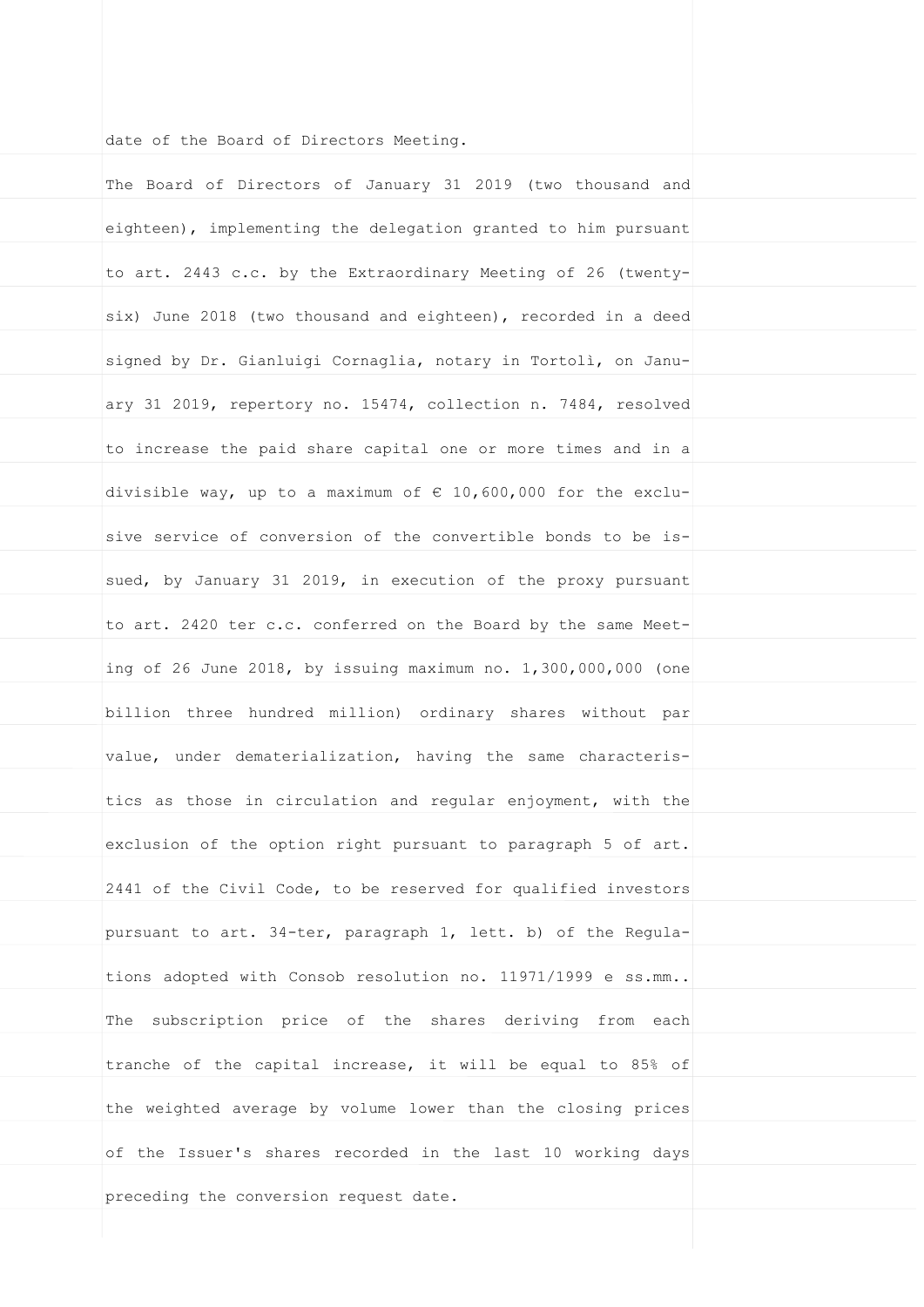The request for conversion of the bonds must take place within the 30 (thirty) June 2020 and the issue of the shares deriving from the conversion must be completed within the technical deadlines set by the law. The Board of Directors of 20 (twenty) May 2021 (two thousand and one), recorded by deed of Dr. Federico Pavan, notary in Iglesias, on 20 May 2021, repertoire no. 2078, collection no. 1620, in implementation of the powers conferred on him pursuant to art. 2420-ter and 2443 of the Italian Civil Code by the Extraordinary Shareholders' Meeting of 26 (twenty-six) June 2018 (two thousand and eighteen), it resolved to approve the issue of the first and second tranches of the convertible and converting bond loan consisting of convertible bonds with a nominal amount equal to Euro 100,000 (one hundred thousand) each, for a total maximum amount of Euro 6,000,000 (six million), to be offered in full for subscription to Nice & Green SA as part of a private placement intended for qualified investors pursuant to art. 34-ter, paragraph 1, lett. b) of the Regulation adopted with Consob resolution no. 11971/1999 and subsequent amendments and consequently, to increase the share capital for payment, in one or more times and in a divisible manner with the exclusion of the option right pursuant to art. 2441, paragraph 5, of the Civil Code for a maximum total amount, including any surcharge, equal to Euro 6,000,000 (six thousand-nine), by issuing a maximum of no. 220,655,181 (two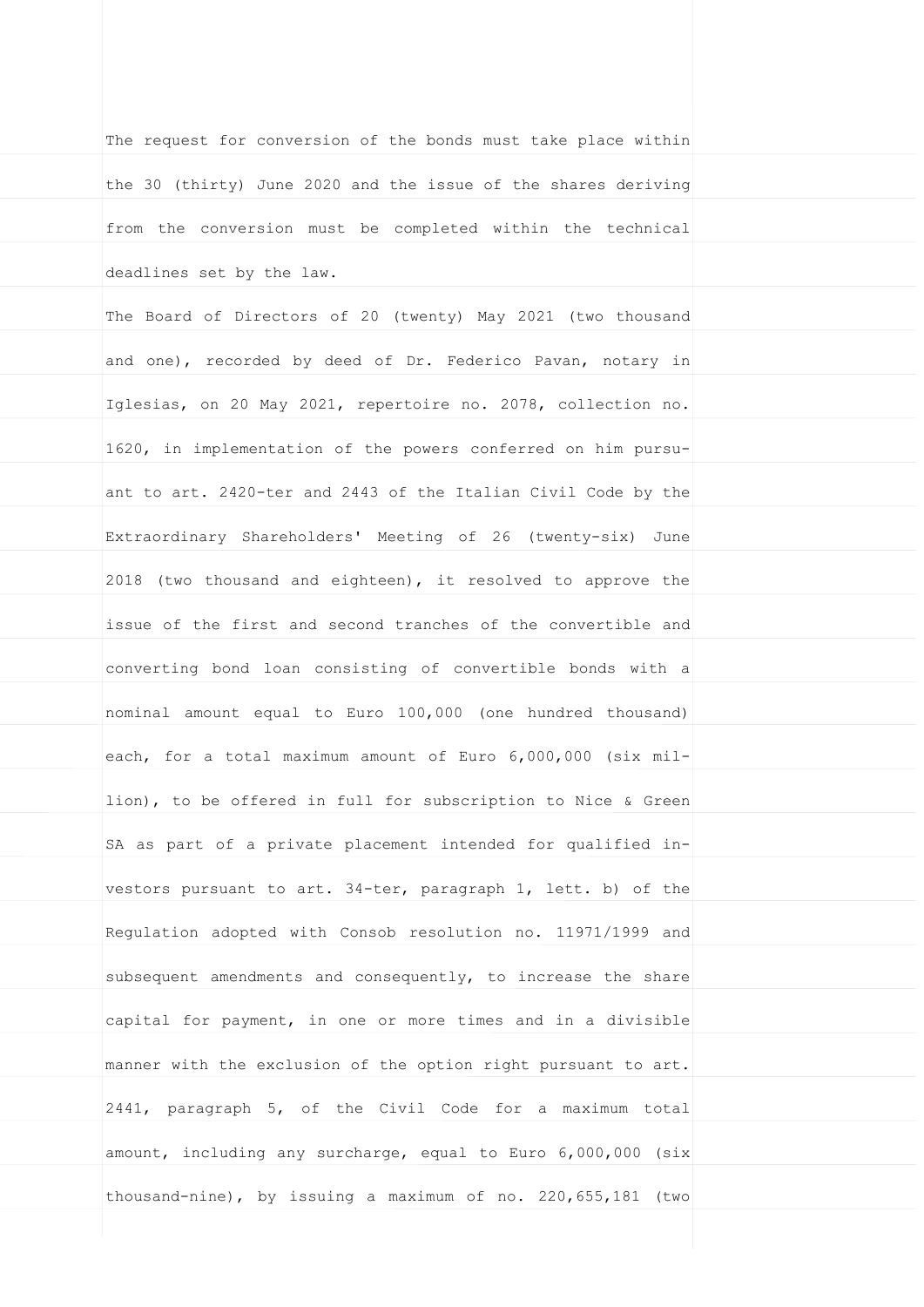hundred and twenty-six million six hundred and fifty-five thousand one hundred and eighty-one) ordinary shares, for the exclusive and irrevocable service of the conversion of the first and second tranches of the convertible and converting bond loan. The subscription price of the shares to service the conversion of the convertible and converting bond loan will be equal to 95% of the second lowest daily average price weighted by the volumes traded (VWAP, i.e. volume weighted average price) of the Tiscali shares registered n 6 open market days prior to the conversion request date of the convertible bonds. The Shareholders' Meeting of 24 (twenty-four) June 2021 (twohalf-year-one), recorded by deed by Dr. Federico Pavan, notary in Iglesias, on 24 June 2021, repertoire no. 2,140, collection no. 1,666, resolved to approve the issue of the remaining tranches of the convertible and converting bond loan for an amount equal to Euro 3,000,000 (three million) each, consisting of convertible bonds with a nominal amount of Euro 100,000

one hundred thousand) each, for a maximum total amount of Euro 36,000,000 (thirty-six million), divided, in accordance with the provisions of the Investment Agreement, in Euro 15,000,000 (fifteen million) and any further Euro 21,000,000.00 (twenty no million), to be offered in full under subscription to Ni-ce & Green SA as part of a private placement intended for qualified investors pursuant to art. 34-ter, paragraph 1, lett. b)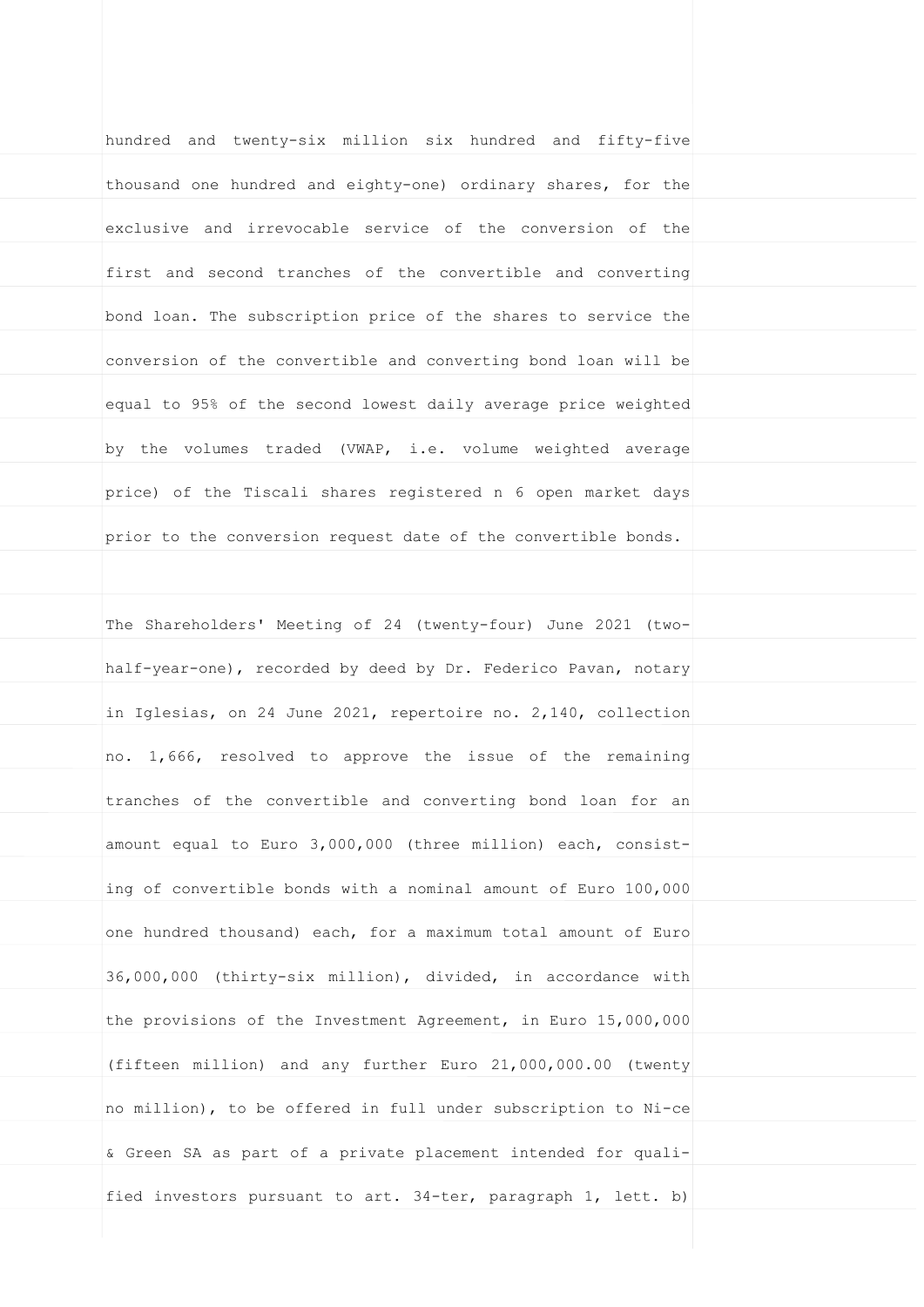of the Regulation adopted with Consob resolution no. 11971/1999 and subsequent amendments. The Bonds will have a duration of 21 months from the issue date of the first tranche and will be ir-revocably converted on maturity. The subscription price of the convertible bonds is equal to 95.5% of the nominal amount of the same tranche. Consequently, the increase in the share capital of Tiscali S.p.A. was approved for a fee, in one or more times and in divisible way, with the exclusion of the option right pursuant to art. 2441, paragraph 5, of the cod. civ. for a total amount, including any share premium, of a maximum of Euro 36,000,000 (thirty-six million), for the exclusive and irrevocable service of the conversion of the convertible and converting bond loan, through the issue of ordinary Tiscali shares, without of par value, with regular entitlement and the same characteristics as the Tiscali ordinary shares outstanding at the issue date. The subscription price of the shares to service the conversion of the remaining tranches of the convertible and converting bond loan is equal to 95% at the second lowest average daily price weighted by the volumes traded (VWAP, ie volume weighted ave-rage price) of the shares Tiscali SpA recorded in the 6 trading days preceding the request for conversion of convertible bonds. The Assembly has given a mandate to the President and the Chief Executive Officer, separately, with all the widest powers to ensure, also by means of special attorneys, to do what is nec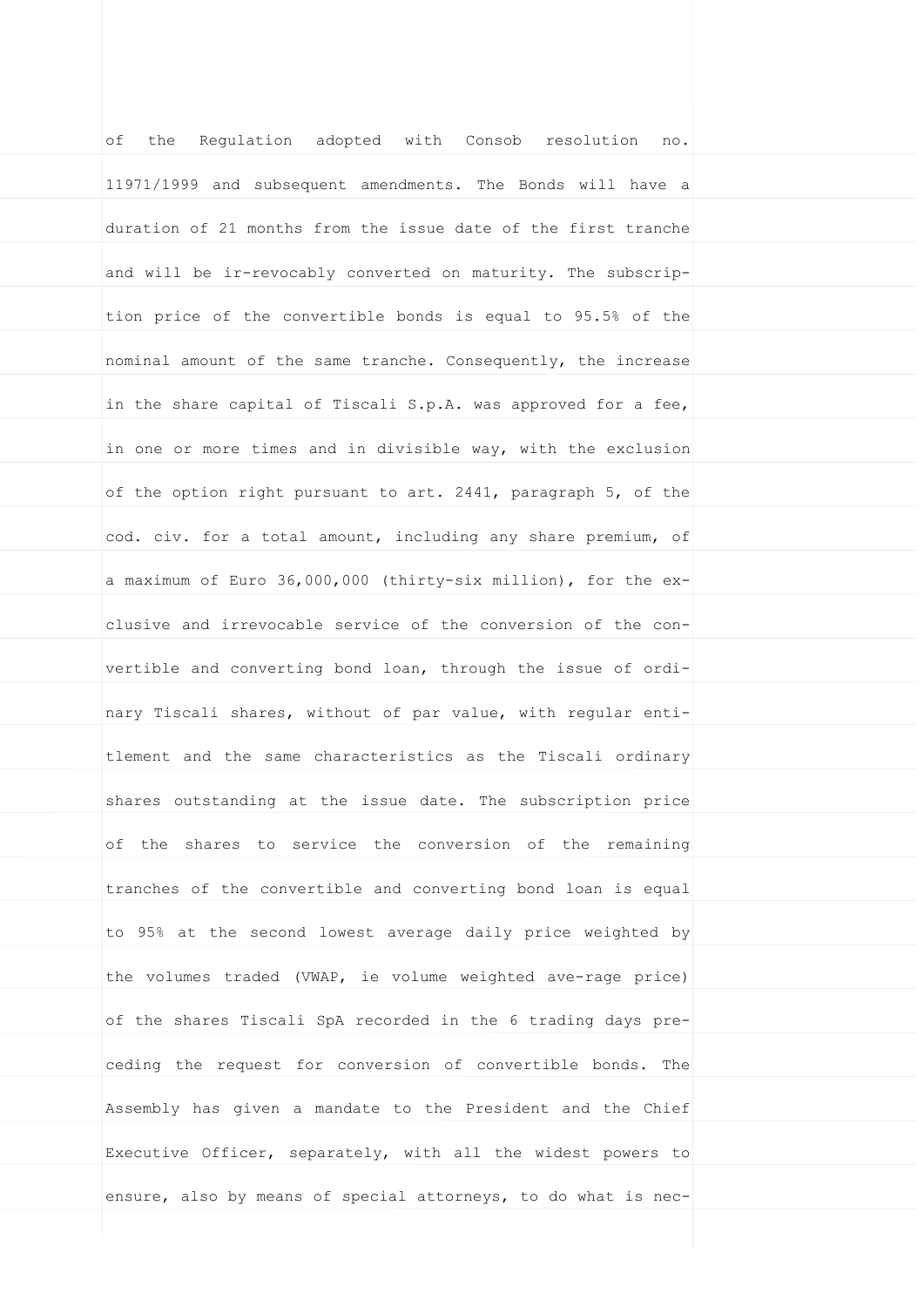essary or even only appropriate to give implementation of the resolutions passed, including the power to (i) establish the issue date of the convertible bonds, (ii) prepare and present any document required for the purposes of executing the aforementioned resolutions as well as to fulfill the necessary formalities to proceed with admission to listing on the Mercato Telematico Azionario organized and managed by Borsa Italiana SpA of the newly issued shares deriving from the conversion of convertible bonds, including the power to prepare and submit to the competent authorities any application, request, document or prospectus for the necessary or appropriate purpose, as well as decide on the '' possible renewal of the Investment Agreement and consequent issue of the convertible bonds and capital increase for the conversion of the convertible bonds for Euro 21,000,000 (twenty-one million). The share capital is predetermined to achieve the corporate purpose and it may be increased even by way of contribution in kind and/or credits in accordance with the combined provision of Articles 2342, 2343 et seq of the Italian Civil Code. The shareholders' meeting may resolve a reduction in the share capital, also by means of allocation to individual shareholders or groups of shareholders of specific corporate assets or shares or holdings in other companies, in which the Company has a joint investment. The shareholders' meeting may resolve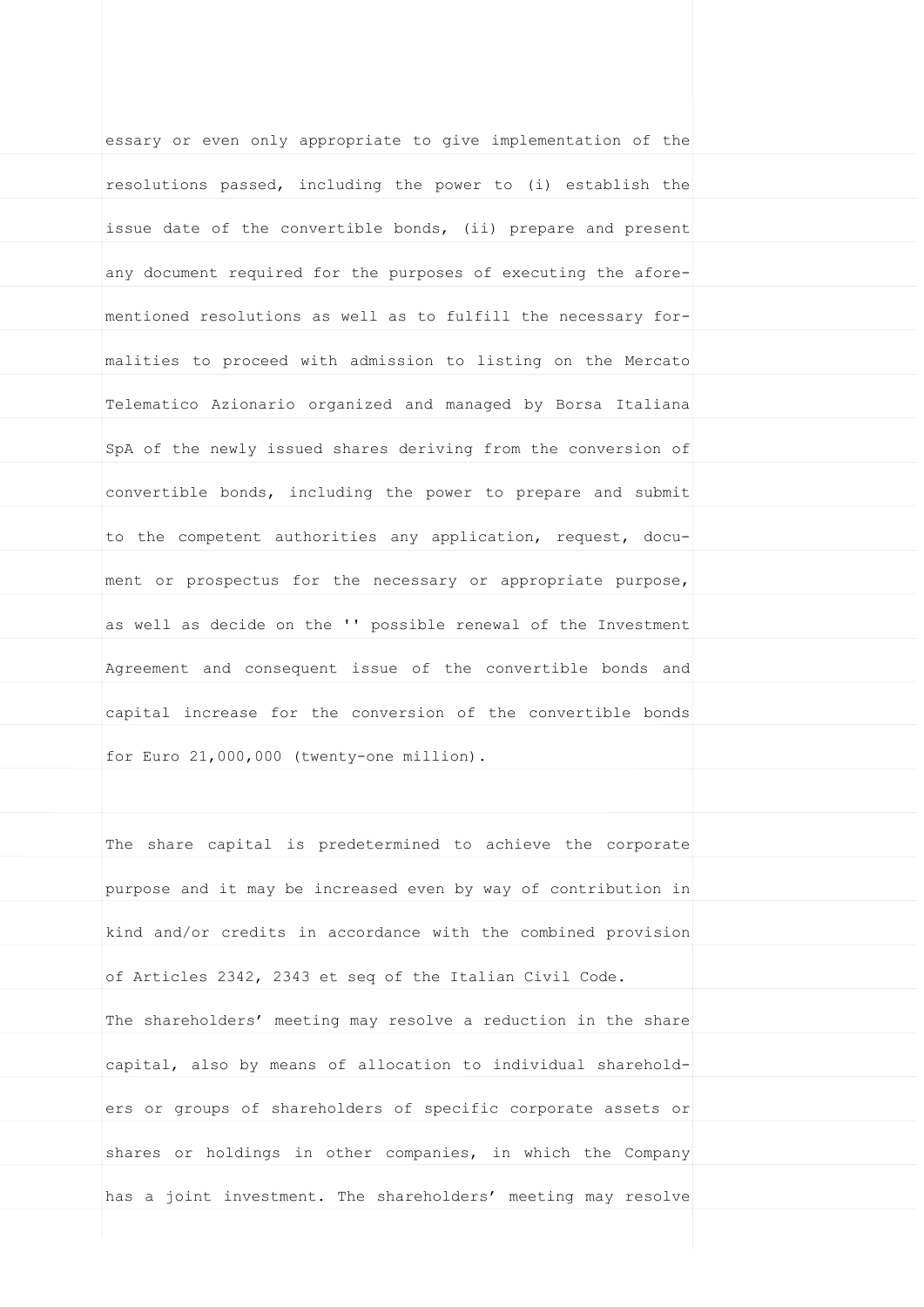| an increase in the share capital pursuant to and within the    |  |
|----------------------------------------------------------------|--|
| limits as per Article 2441.4.2 of the Italian Civil Code, and  |  |
| assign the management body the faculty to increase the share   |  |
| capital as per Article 2443 of the Italian Civil Code.         |  |
| Article 6                                                      |  |
| Calling of shareholders' meetings                              |  |
| Meetings are called by the management body at the registered   |  |
| offices or elsewhere, provided the location is in Italy, by    |  |
| means of publication - within the legal deadlines - of a no-   |  |
| tice on the Company's website and involving the other formali- |  |
| ties envisaged by regulatory provisions. Those with the right  |  |
| to vote are entitled to examine all the documents deposited at |  |
| the registered offices for shareholders' meetings already      |  |
| called and to obtain a copy thereof at their own expense.      |  |
| The Ordinary or Extraordinary Shareholders' Meeting may also   |  |
| be held by videoconference or teleconference with participants |  |
| located in different places, either adjacent or distant, pro-  |  |
| vided that the collective method and the principles of good    |  |
| faith and equal treatment of shareholders are respected. In    |  |
| particular, the following are conditions for the validity of   |  |
| Meetings by video and teleconference                           |  |
| - the Chairman of the Shareholders' Meeting, also by means of  |  |
| his bureau, is allowed to ascertain the eligibility and legit- |  |
| imacy of those present, to regulate the proceedings of the     |  |
| meeting, and to ascertain and ascertain the results of voting; |  |
|                                                                |  |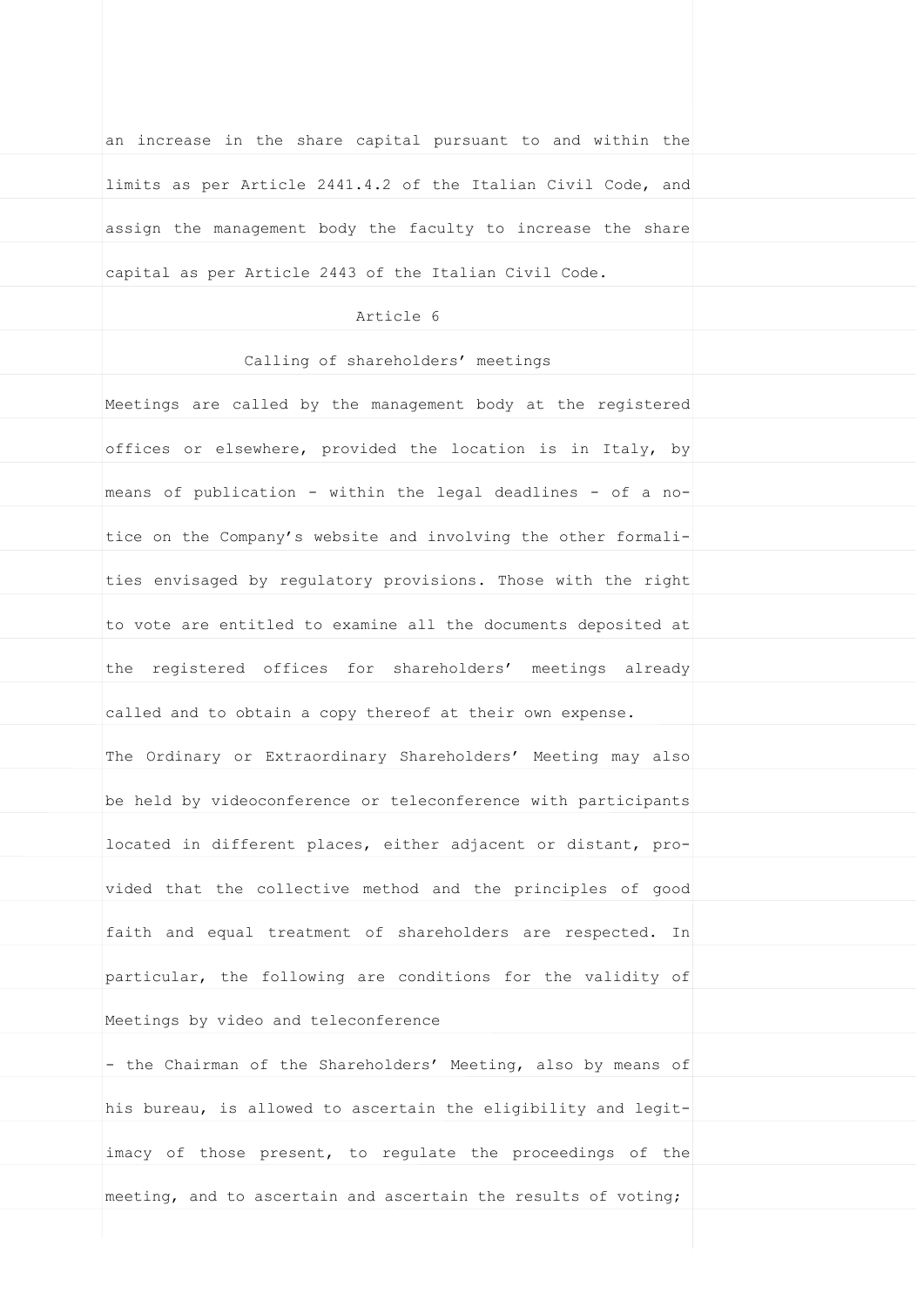| - the person taking the minutes is allowed to adequately per-  |  |
|----------------------------------------------------------------|--|
| ceive the events of the meeting that are being recorded;       |  |
| - those present can take part in the discussion and vote sim-  |  |
| ultaneously on the items on the agenda;                        |  |
| - the notice of call indicates (except in the case of a Share- |  |
| holders' Meeting convened pursuant to Article 2366, paragraph  |  |
| 4, of the Italian Civil Code) the audio/video locations con-   |  |
| nected by the Company, in which those present may gather, the  |  |
| meeting being deemed to have been held in the place where the  |  |
| Chairman and the person taking the minutes are present;        |  |
| - the participants in the meeting connected remotely must have |  |
| access to the same documentation distributed to those present  |  |
| in the place where the meeting is held.                        |  |
|                                                                |  |
| Article 7                                                      |  |
| Ordinary and extraordinary shareholders' meetings              |  |
| Ordinary meetings are called at least once a year, within 180  |  |
| (one hundred and eighty) days of the end of the accounting pe- |  |
| riod, for the approval of the financial statements, since the  |  |
| Company is obliged to draw up consolidated financial state-    |  |
| ments.                                                         |  |
| Meetings, both in ordinary and extraordinary session, if en-   |  |
| visaged by the Board of Directors which calls the meeting, may |  |
| be held in single calling and the related resolutions are val- |  |
| id if adopted with the presence and the majorities established |  |
| by law for such cases.                                         |  |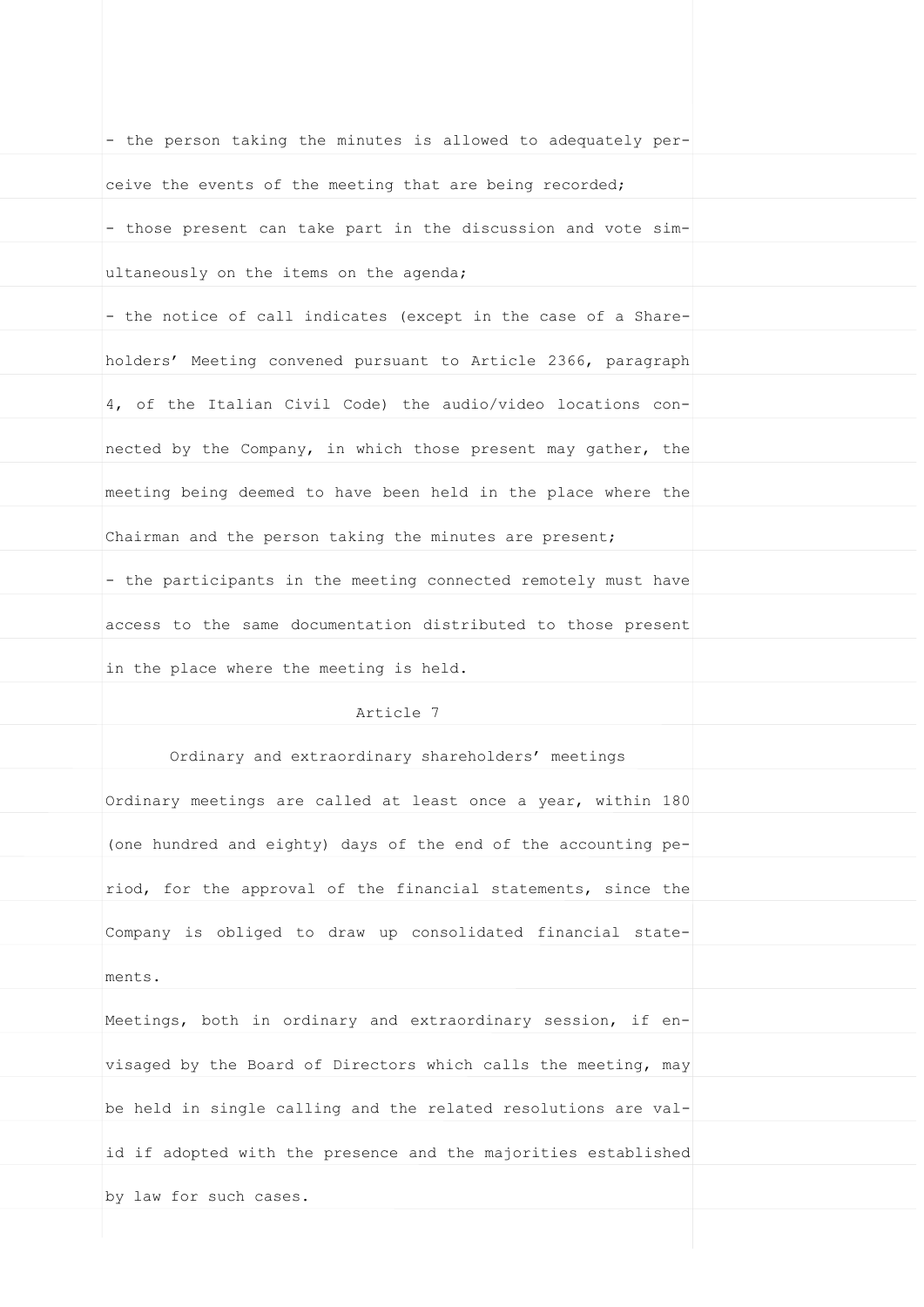| - Article 8 -                                                  |  |
|----------------------------------------------------------------|--|
| Participation at shareholders' meetings                        |  |
| All those with the right to vote in accordance with the legis- |  |
| lative provisions in force from time to time may take part in  |  |
| meetings. Those who are due the right to take part in meetings |  |
| may arrange for themselves to be represented, in accordance    |  |
| with the law, by means of proxy which may be granted in writ-  |  |
| ing or via electronic media, if envisaged by specific regula-  |  |
| tory provisions and according to the formalities envisaged     |  |
| herein. The Chairman of the Shareholders' Meeting is responsi- |  |
| ble for ascertaining the right to attend the Shareholders'     |  |
| Meeting and the validity of proxies.                           |  |
| Resolutions passed in accordance with the law and these Arti-  |  |
| cles of Association are also binding on dissenting sharehold-  |  |
| ers.                                                           |  |
| The Company may designate a person on whom Shareholders may    |  |
| confer a proxy to represent them at the Shareholders' Meeting  |  |
| pursuant to Article 135-undecies of the Consolidated Law on    |  |
| Finance (TUF), giving notice of this in the notice of call of  |  |
| the Shareholders' Meeting.                                     |  |
| - Article 9 -                                                  |  |
| Chair and holding of shareholders' meetings                    |  |
| Shareholders' meetings are chaired by the Chairman of the      |  |
| Board of Directors or, in the absence of the latter by the     |  |
| Deputy Chairman, if appointed, or, in the absence of the lat-  |  |
|                                                                |  |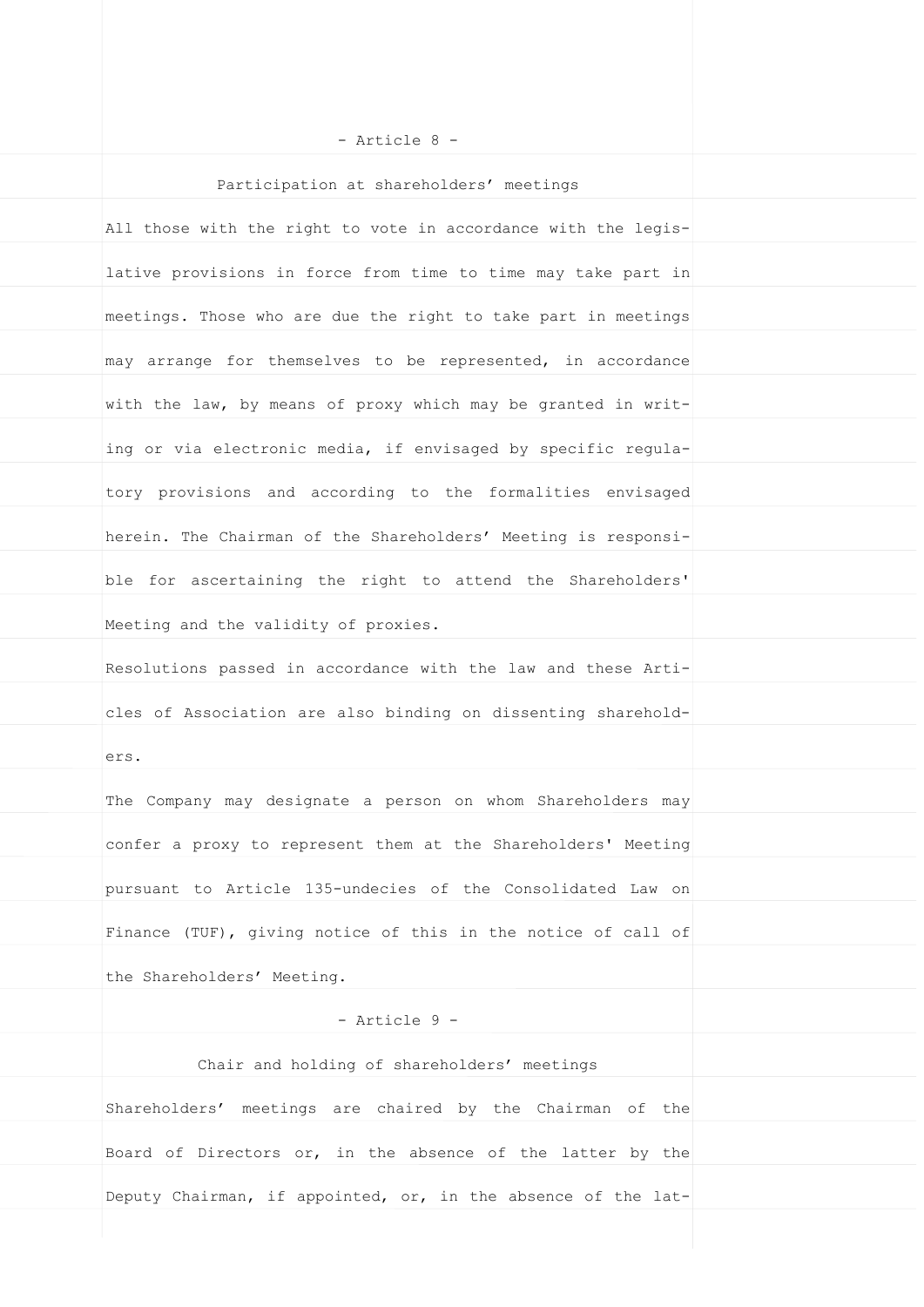| ter, by an individual appointed by the shareholders' meeting.  |  |
|----------------------------------------------------------------|--|
| The shareholders' meeting appoints a secretary, who does not   |  |
| necessarily have to be a shareholder, and also appoints, if    |  |
| this is deemed to be appropriate, two scrutineers from among   |  |
| the shareholders and the Statutory Auditors.                   |  |
| The resolutions of the shareholders' meeting are recorded in   |  |
| specific minutes signed by the Chairman, the secretary and any |  |
| scrutineers.                                                   |  |
| In legal cases and each time it is deemed appropriate, the     |  |
| Chairman shall arrange for the minutes to be drawn up by a No- |  |
| tary.                                                          |  |
| $-$ Article 10 $-$                                             |  |
| Management of the Company                                      |  |
| The management of the Company is entrusted to a Board of Di-   |  |
| rectors made up of a minimum of 3 and a maximum of 9 members,  |  |
| as established by the Shareholders' Meeting, ensuring a bal-   |  |
| ance between genders as per current legislation.               |  |
| Where the number of members of the Board of Directors is less  |  |
| than the maximum permitted, the Shareholders' Meeting may in-  |  |
| crease the number during the period of office. The new members |  |
| are appointed at the ordinary Shareholders' Meeting with the   |  |
| list voting system described in the following article 11. The  |  |
| terms of office of Directors appointed in this way shall ex-   |  |
| pire at the same time as those in office when they were ap-    |  |
| pointed.                                                       |  |
|                                                                |  |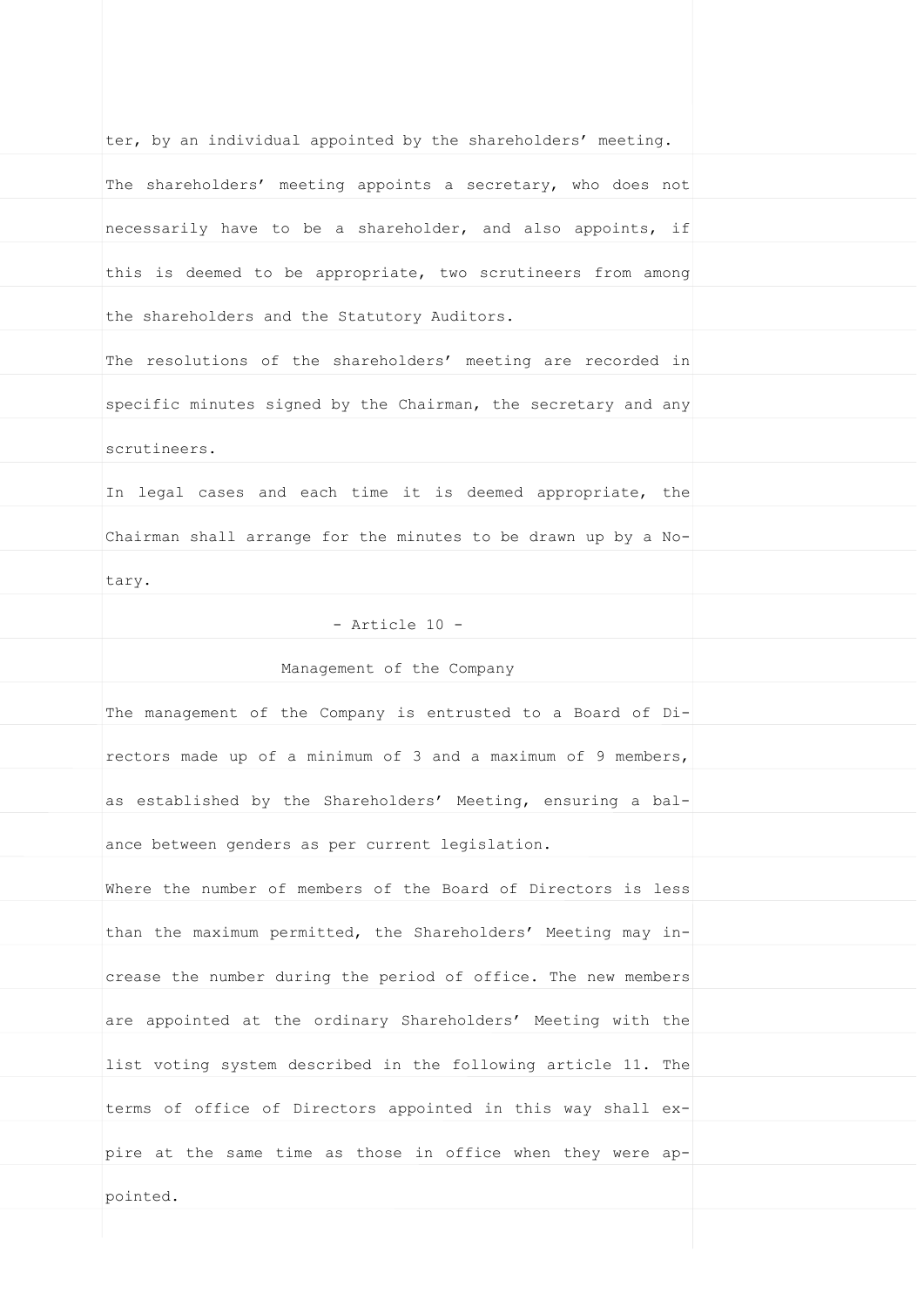| - Article 11 -                                                 |  |
|----------------------------------------------------------------|--|
| Board of Directors                                             |  |
| The Board of Directors takes steps to appoint a Chairman and   |  |
| possibly a Deputy Chairman, choosing them from amongst its     |  |
| members, if the shareholders' meeting has not already done so. |  |
| The Directors remain in office for a maximum period of three   |  |
| financial years, their term or office shall expire on the date |  |
| of the Shareholders' Meeting called for approving the finan-   |  |
| cial statements related to the last financial year of their    |  |
| term in office and they may be re-appointed.                   |  |
| Before the appointment of the Board of Directors, the Share-   |  |
| holders' Meeting establishes the number of the members and the |  |
| duration of their offices, which may be shorter than three fi- |  |
| nancial years.                                                 |  |
| The Directors are appointed by the meeting on the basis of     |  |
| lists presented by the shareholders. Each list may contain the |  |
| names of the candidates up to a maximum number of Directors    |  |
| provided by these Articles of Association listed by means of   |  |
| consecutive number.                                            |  |
| Shareholders entitled to present lists shall be those who,     |  |
| alone or together with other shareholders, own, at the time of |  |
| presentation of the lists, a shareholding at least equal to    |  |
| that established by CONSOB pursuant to article 147-ter, para-  |  |
| graph 1 of the Consolidated Law of Finance as subsequently     |  |
| amended, and pursuant to the further provisions of applicable  |  |
|                                                                |  |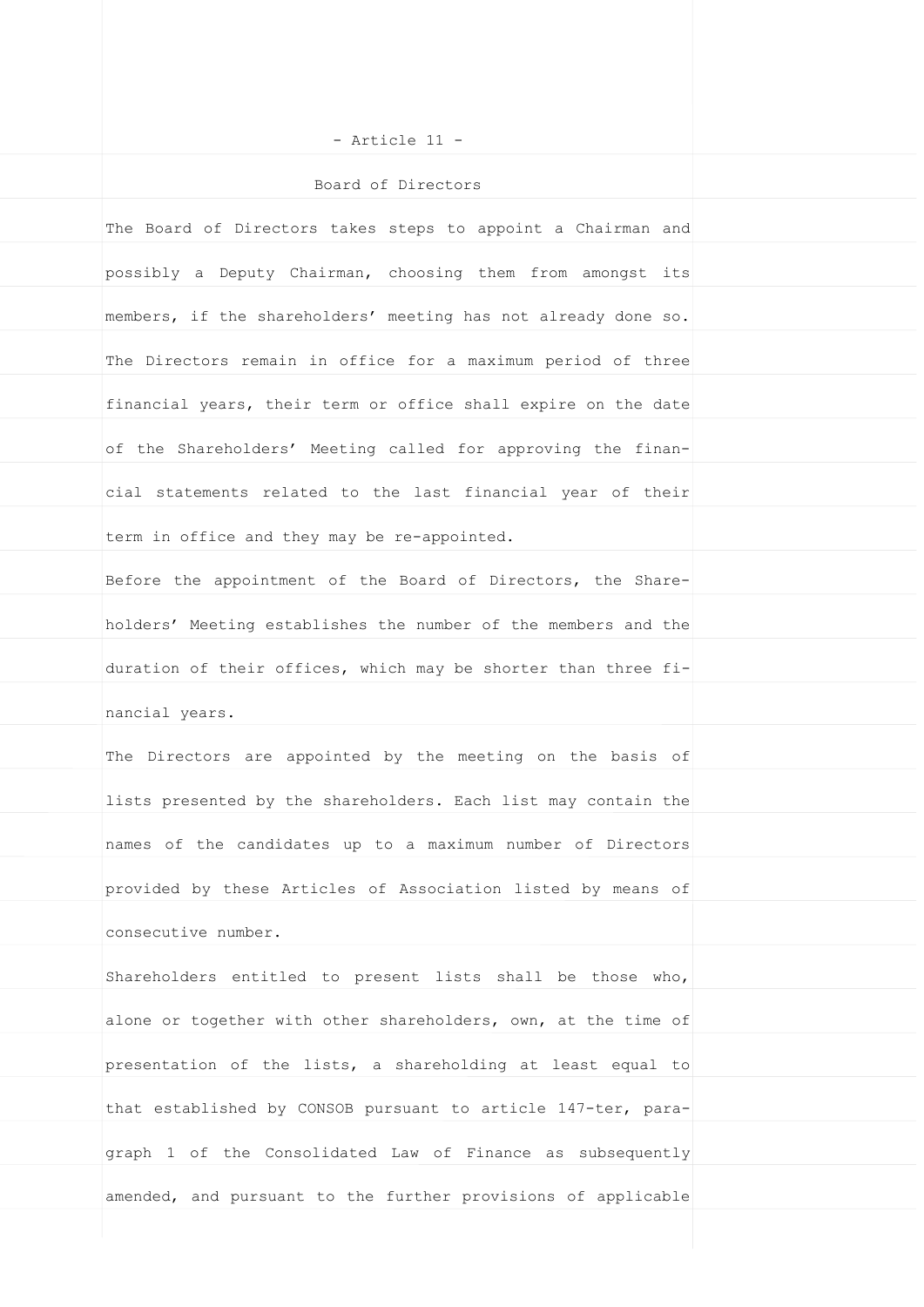| legislation, as it will be indicated in the call notice.       |  |
|----------------------------------------------------------------|--|
| Each shareholder may in any case present (or concur in pre-    |  |
| senting) and vote a single list (specifying that, for the pur- |  |
| poses of the present article, the term "shareholder" jointly   |  |
| means the shareholder him/herself and the natural and legal    |  |
| persons who control, are controlled by or otherwise are sub-   |  |
| ject to common control with the shareholder in question), also |  |
| through a third party or through trust companies. Any support  |  |
| granted and votes cast in violation of this prohibition shall  |  |
| not be attributable to any list.                               |  |
| Each candidate may be present in only one list or be subject   |  |
| to ineligibility.                                              |  |
| The lists presented by the shareholders must be deposited, as  |  |
| will also be indicated in the notice of calling, at the Compa- |  |
| ny's registered offices by the twenty-fifth day prior to the   |  |
| date of the meeting called to resolve on the appointment of    |  |
| the Board members.                                             |  |
| Each list must be accompanied by the information required by   |  |
| applicable legislation and indicate the identity of the share- |  |
| holders who have presented the same and the total investment   |  |
| percentage owned. In-depth information on the personal and     |  |
| professional characteristics of the candidates must be provid- |  |
| ed at the bottom of the list presented by the shareholders, or |  |
| attached to the same. The declarations by means of which the   |  |
| individual candidates accept their candidature and declare, at |  |
|                                                                |  |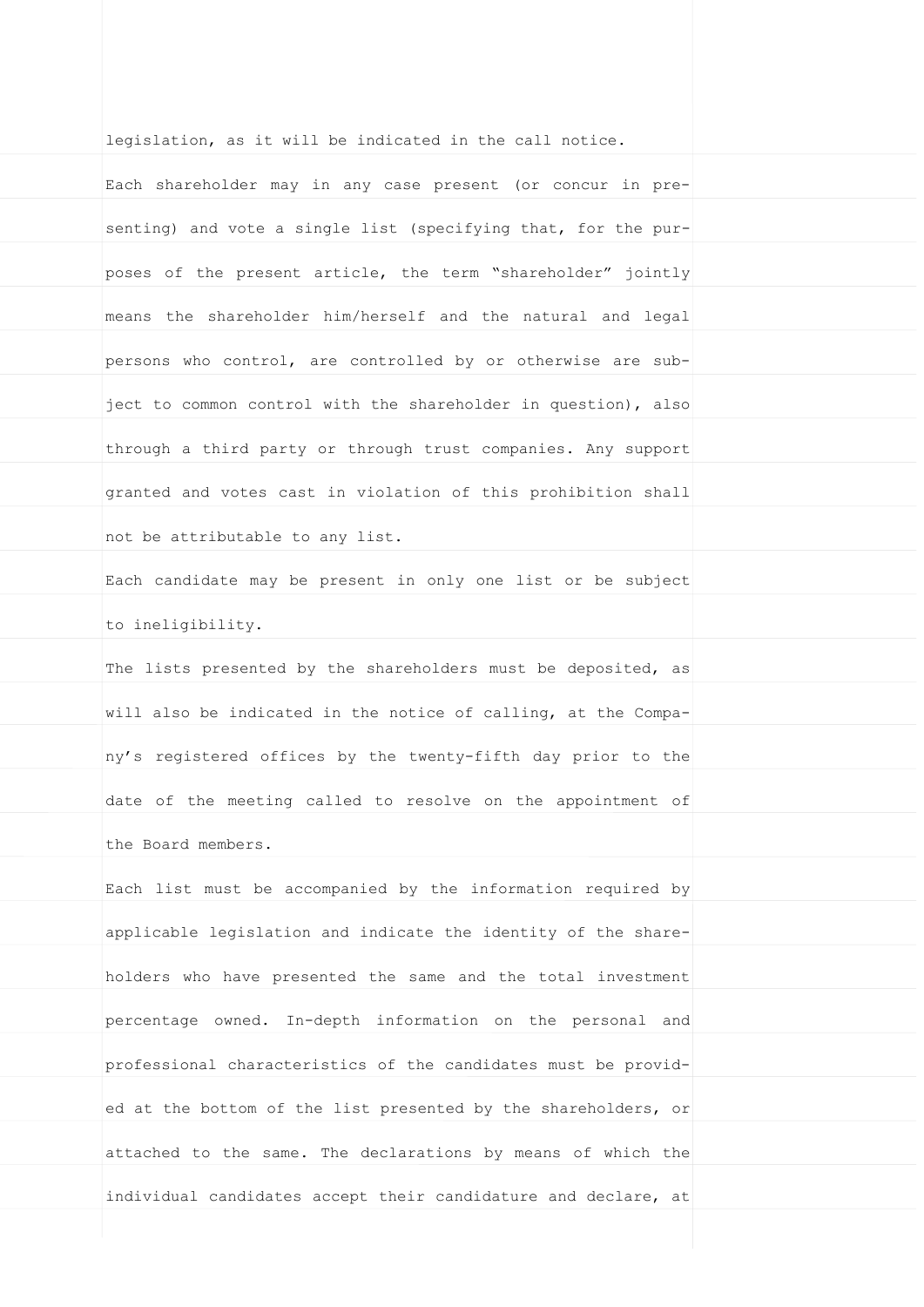| their own liability, the inexistence of causes of ineligibil-  |  |
|----------------------------------------------------------------|--|
| ity or incompatibility as well as the existence of the requi-  |  |
| sites of good standing and professionalism prescribed for the  |  |
| office by applicable legislation and the Articles of Associa-  |  |
| tion, and any possession of the independence requisites estab- |  |
| lished by current legislation, must be filed together with     |  |
| each list.                                                     |  |
| Each list must indicate a number of candidates who present the |  |
| independence requisites established by applicable legislation  |  |
| in accordance therewith.                                       |  |
| Each list must present a number of candidates belonging to the |  |
| gender represented the least equal to the minimum number re-   |  |
| quired by current legislation.                                 |  |
| Lists presented without observing the above instructions,      |  |
| shall be considered as not presented.                          |  |
| The election of Directors proceeds as follows:                 |  |
| a.1) following the outcome of the voting procedure, the votes  |  |
|                                                                |  |
| obtained by each list will be subsequently divided by one,     |  |
| two, three, four and so on until the number of the Directors   |  |
| to be elected is reached. The ratios so obtained will be       |  |
| granted progressively to the candidates of each list in the    |  |
| order in which they appear in the list itself.                 |  |
| Candidates, listed in a decreasing order on the basis of the   |  |
| ratios obtained, who have obtained the highest ratios, will be |  |
| elected, it being in any case understood that the candidate at |  |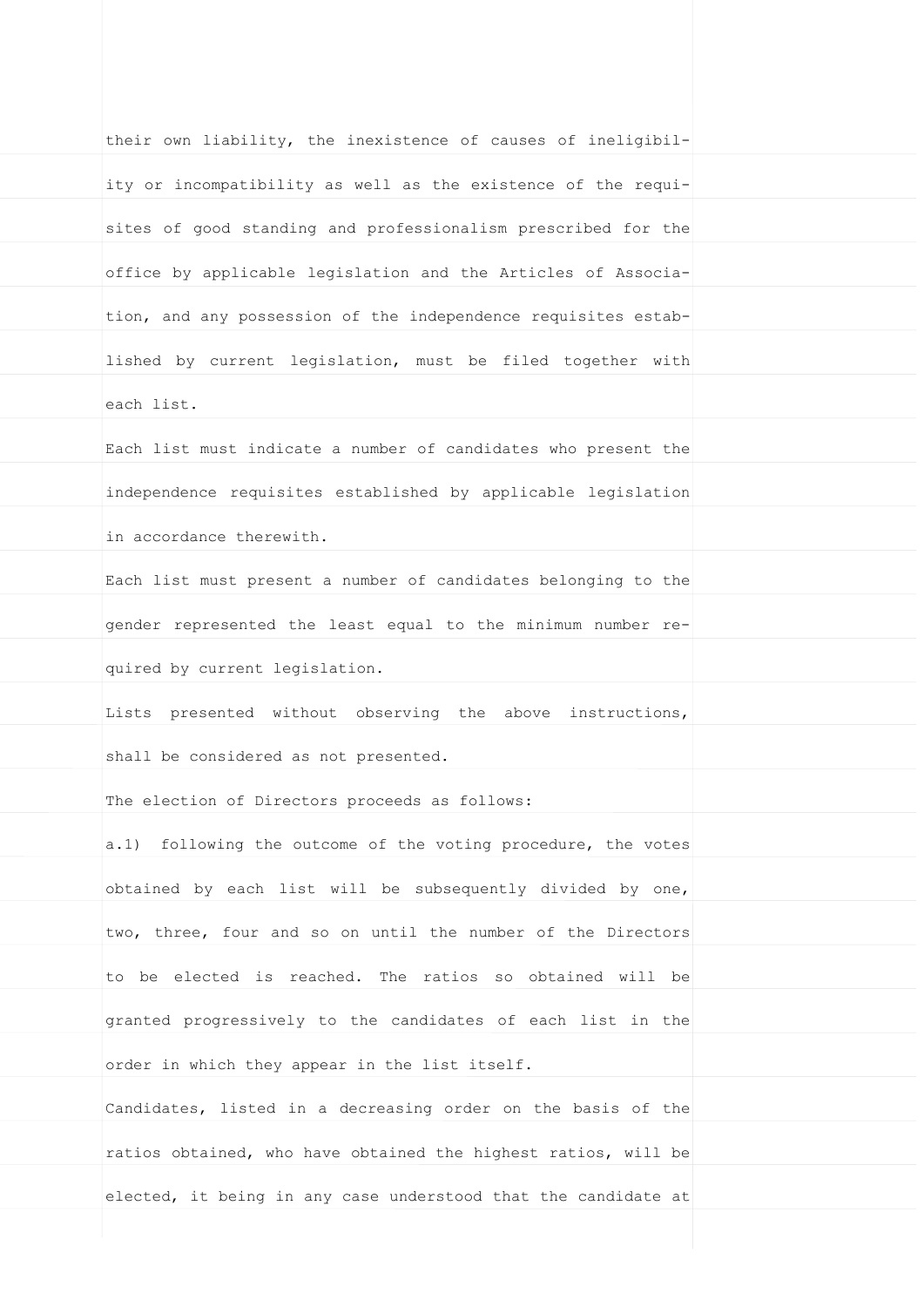the top of the minority list will be appointed director, namely the list that obtained the majority of votes from among those duly submitted and voted for and which is not connected - even indirectly - with the members who submitted or voted for the list that came first by number of votes. If an individual who on the basis of the regulations in force turns out to be linked to one or more shareholders who have submitted or voted for the list which comes first by number of votes, has voted for a minority list, the existence of this link becomes important only if the vote has been decisive in the election of the Director from the minority lists. In each case the legislation and regulations at the time in force shall apply. In case of equality of ratios for the last Director to be elected, the one from the list which has obtained the majority of the votes or the eldest, in case of a tie vote, will be chosen. If, at the end of the voting procedure, Directors, meeting the independence requirements or meeting the gender balance requirements are not elected in sufficient numbers, the candidate elected with the lowest ratio who does not meet the independence requirements or the candidate with the lowest ratio whose election would result in a gender imbalance, shall respectively be excluded in the first and second case. The excluded candidates shall be replaced by the next candidates in the ranking, whose election would meet the provisions related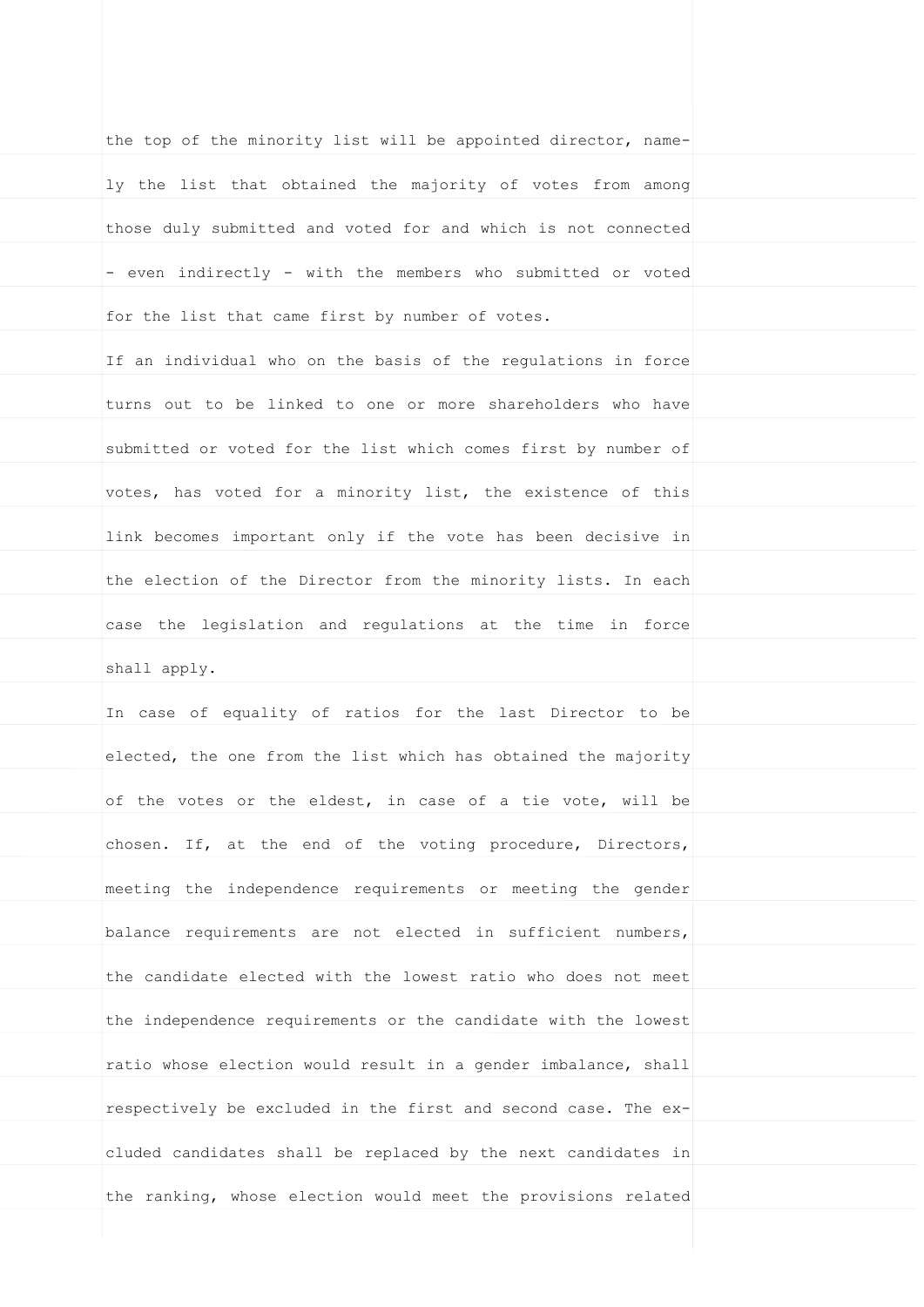| to the independence requirements and the gender balance re-    |  |
|----------------------------------------------------------------|--|
| quirements. This procedure shall be repeated until the number  |  |
| of Directors to be elected is reached. In the event that, hav- |  |
| ing adopted the criteria set out above, it is not possible to  |  |
| reach the number of Directors to be appointed, the Sharehold-  |  |
| ers' Meeting shall appoint the missing Directors immediately   |  |
| by way of a resolution adopted by simple majority upon recom-  |  |
| mendation of the members in attendance.                        |  |
| a.2) If only one list is presented, all the directors shall be |  |
| chosen, in numerical order, only from the submitted list, pro- |  |
| vided that it obtains a majority of the votes. If, after fol-  |  |
| lowing the above procedure, not enough Directors are appointed |  |
| who meet the independence requirements, or satisfy the gender  |  |
| balance criteria, the Shareholders' Meeting shall proceed, in  |  |
| the first case, to exclude the candidate elected with the low- |  |
| est ratio who does not meet the independence requirements and, |  |
| in the second case, to exclude the candidate with the lowest   |  |
| ratio whose election would result in a failure to meet the     |  |
| gender balance criteria; after the above exclusions, the Meet- |  |
| ing shall forthwith appoint the missing Directors by simple    |  |
| majority resolution upon recommendation of the members in at-  |  |
| tendance.                                                      |  |
| b) if, as per the aforementioned appointment procedure, at     |  |
| least two members in possession of the independence requisites |  |
| established by applicable legislation are not elected, the     |  |
|                                                                |  |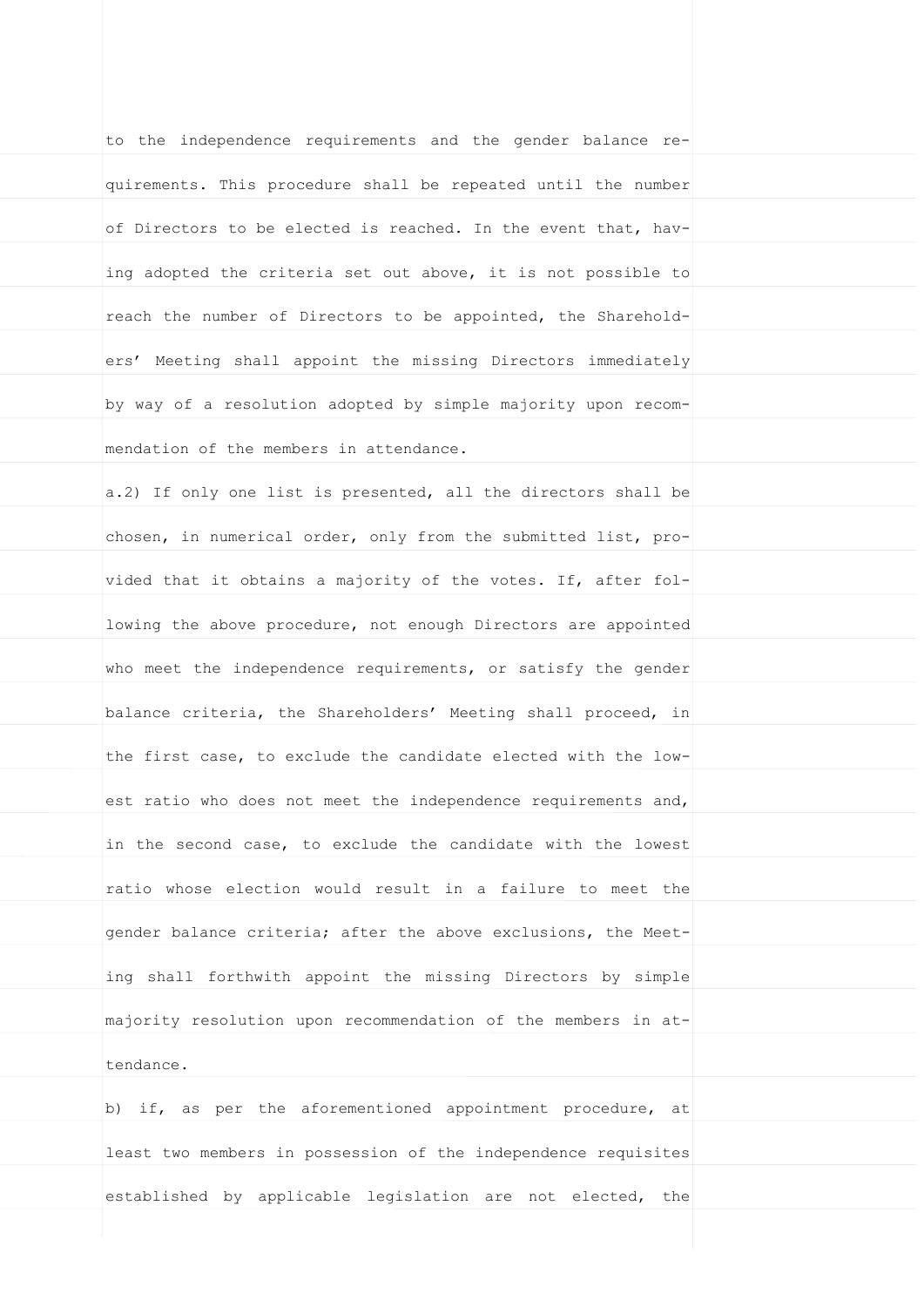last of those elected taken from the list which has obtained the highest number of votes expressed by the shareholders after the first and which is not connected in any way, not event indirectly, with the shareholders who have presented or voted for this latter list shall have to be replaced by the first candidate listed subsequently on this list who has these requisites and, if following this replacement a member in possession of the independence requisites established by the applicable legislation still has to be elected, the last of those elected not in possession of these requisites taken from the list which has obtained the highest number of votes shall have to be replaced by the first candidate listed subsequently on this list who has these requisites; c) if the Board of Directors elected as above does not permit the observance of the balance between genders envisaged by current legislation, the last members elected of the more represented gender, of the first list by number of votes cast by the shareholders, fall from office in the number necessary to ensure the observance of the requirement and are replaced by the first candidates not elected on the same list of the gender represented the least. In the absence of candidates of the less represented gender on the first list by number of votes cast by shareholders in a number sufficient to go ahead with replacement, the aforementioned criteria will apply to the successive lists progressively voted for the most from which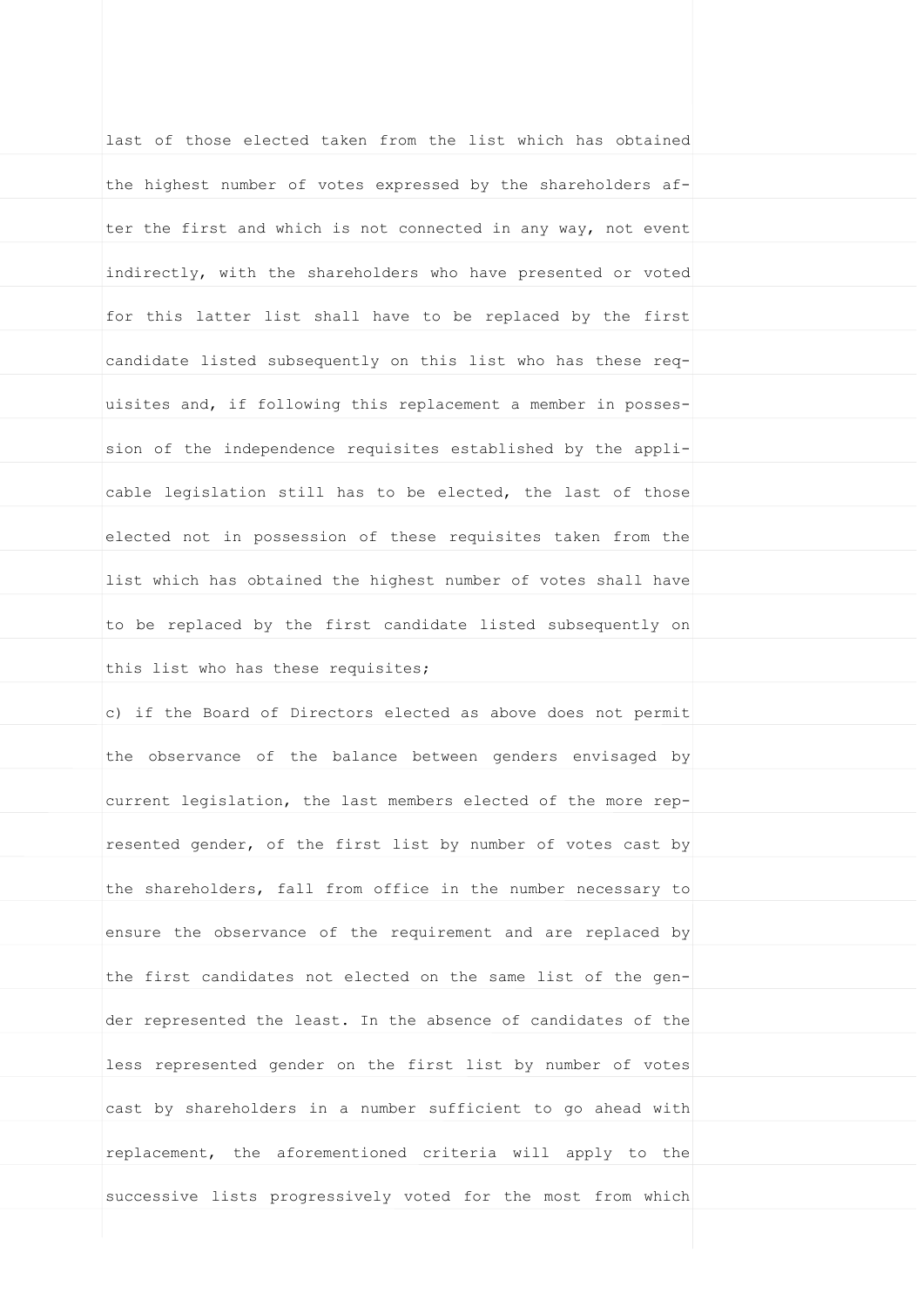the elected candidates have been taken. If, applying the above criteria, it is not however possible to identify suitable replacements, the shareholders' meeting supplements the body with the legal majorities, ensuring the satisfaction of the requirement of the balance between genders envisaged by current legislation; d) the list voting appointment method envisaged above is applied in the sole case of complete renewal of the Directors; with regard to the appointment of Directors not appointed for any reason in accordance with the above procedure, the shareholders' meeting resolves with the legal majority in observance of the legislative requirements regarding gender representation; this requisite also applies to co-opting carried out by the same Board of Directors as per applicable legislation. If, due to resignation or for other reasons, more than half of the Directors appointed by the Shareholders' meeting fall from office, the entire Board shall be understood to have fallen and the shareholders' meeting must be called immediately to re-appoint all the Directors pursuant to the voting list system provided for by this article. The Directors who remain in office may in the meantime perform the activities in the ordinary course of business. - Article 12 - Calling and holding of meetings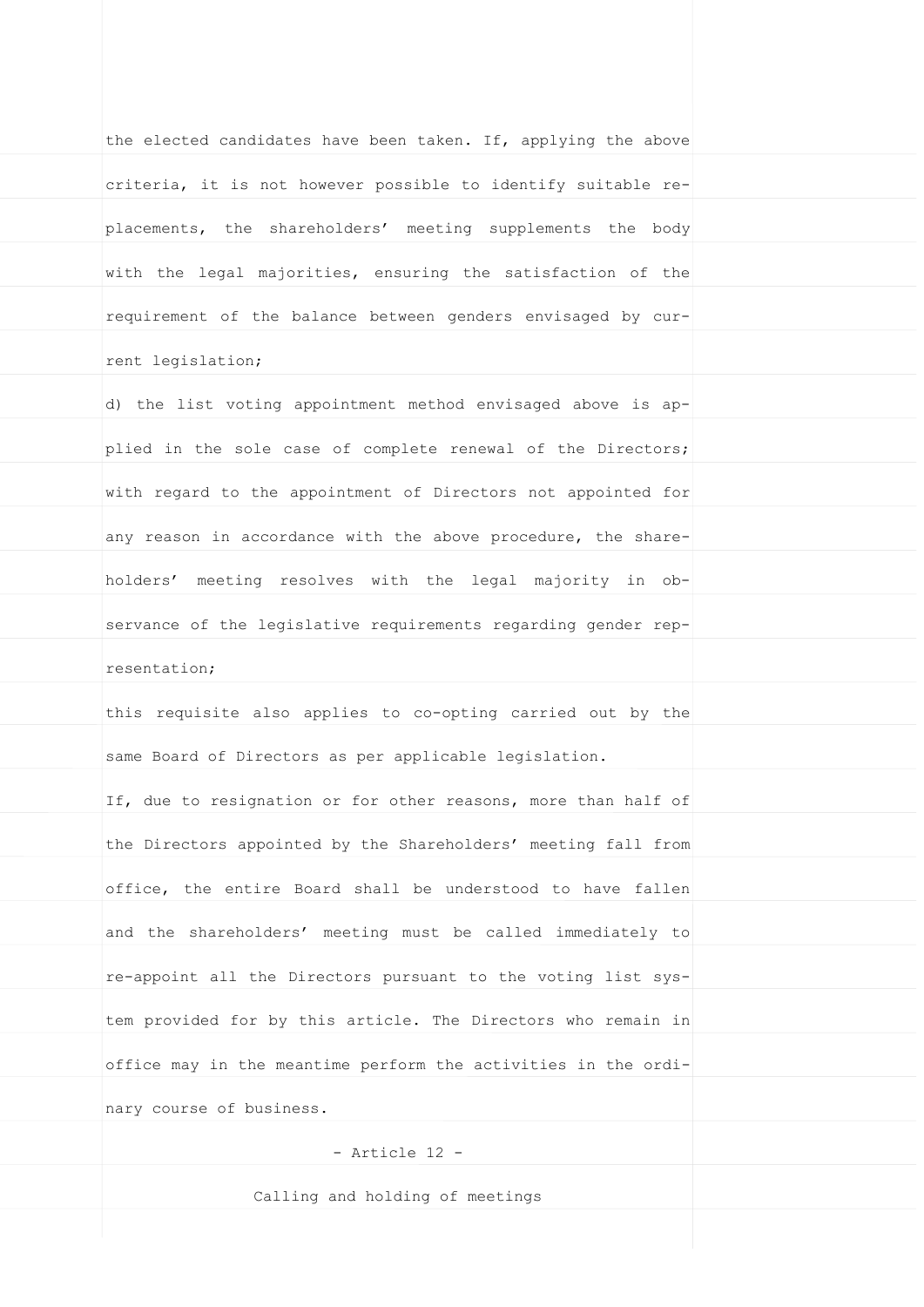| of the Board of Directors                                      |  |
|----------------------------------------------------------------|--|
| The meetings of the Board of Directors can be held outside It- |  |
| aly, provided that they are held in one of the member states   |  |
| of the European Union, and are called by the Chairman or at    |  |
| least two Directors, via registered letter, telegram, telex,   |  |
| fax or e-mail message, to be sent at least two days before the |  |
| date established for the meeting.                              |  |
| In the event of the absence or unavailability of the Chairman, |  |
| the Board is chaired by the Deputy Chairman or the most senior |  |
| Director in age.                                               |  |
| The Board may appoint a company Secretary, who can also be     |  |
| from outside the board members.                                |  |
| It is possible for Board Meetings to be held via teleconfer-   |  |
| ence and/or video-conference facilities, provided that all the |  |
| participants can be identified and they are permitted to fol-  |  |
| low the discussion and intervene in real time with regard to   |  |
| the business being dealt with. These requirements having been  |  |
| satisfied, the Board Meeting is considered to be held in the   |  |
| location where the Chairman and also the Secretary to the      |  |
| meeting are found, so as to permit the drawing up and signing  |  |
| of the minutes in the related minutes' book.                   |  |
| Board meetings satisfy quorum requirements if - also in the    |  |
| absence of formal calling - all the Directors in office and    |  |
| all the Statutory Auditors are present.                        |  |
| - Article 13 -                                                 |  |
|                                                                |  |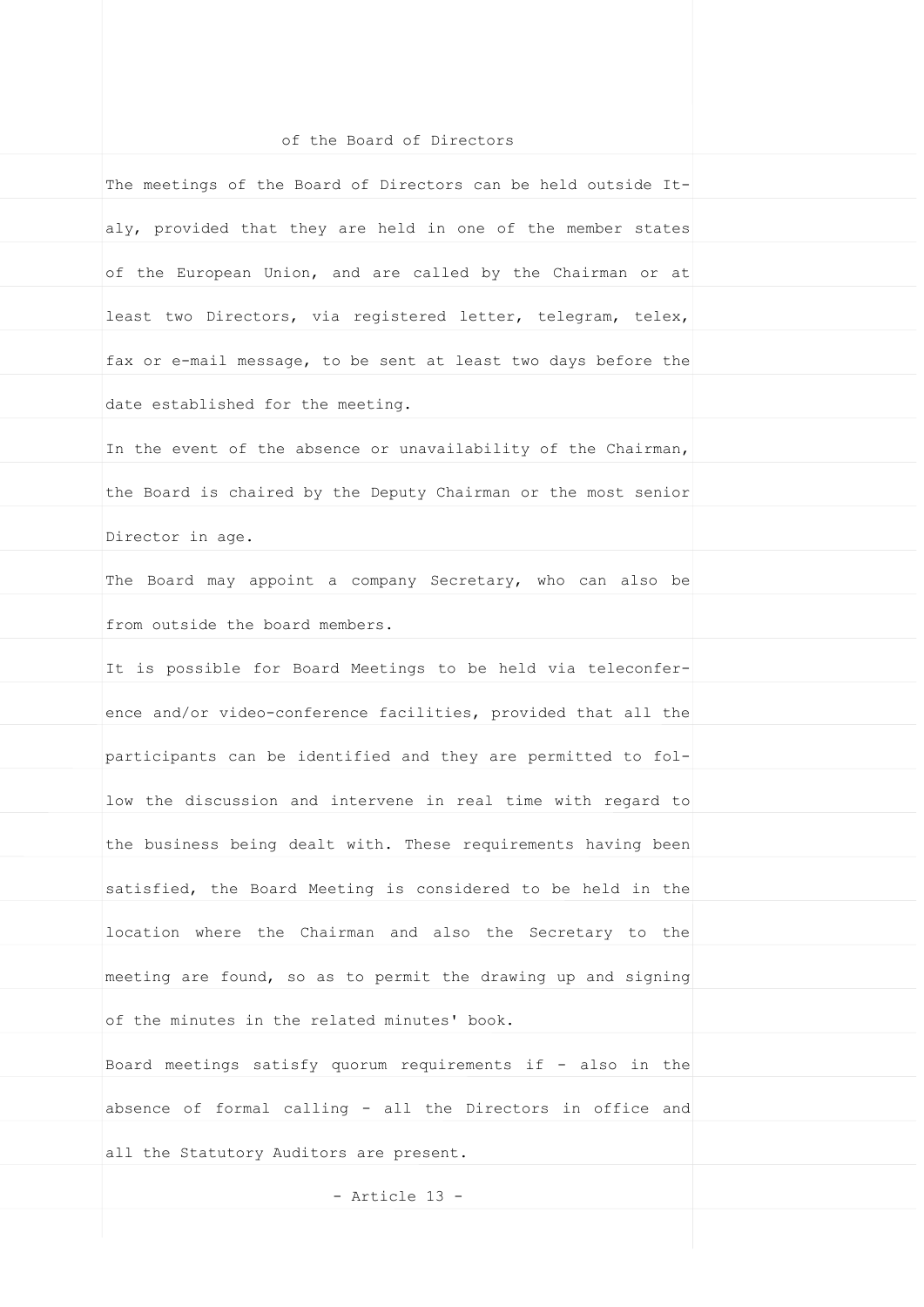| Validity of board resolutions                                  |  |
|----------------------------------------------------------------|--|
| With regard to the validity of the Board resolutions, the      |  |
| presence of the majority of the Directors in office is neces-  |  |
| sary.                                                          |  |
| Resolutions are adopted by means of the majority of those pre- |  |
| sent and in the event equal votes are cast, the vote of whom-  |  |
| ever chairs the meeting prevails.                              |  |
| - Article 14 -                                                 |  |
| Powers of the management body                                  |  |
| The Board of Directors has all the powers of ordinary and ex-  |  |
| traordinary business of the Company, with the exception of     |  |
| those specifically reserved by law to the shareholders' meet-  |  |
| ing.                                                           |  |
| Within the limits of the law, the Board of Directors may also  |  |
| appoint one or more Chief Executives, establishing the powers  |  |
| included in the sphere of those due to them and within the le- |  |
| gal limits (Article 2381 of the Italian Civil Code).           |  |
| The Board of Directors may, according to the legal forms,      |  |
| adopt any resolution concerning the adaptation of the Articles |  |
| of Association to legislative provisions.                      |  |
| The Board of Directors:                                        |  |
| (i) may, according to the legal forms, appoint one or more     |  |
| General Managers, Attorneys, establishing their related duties |  |
| and powers;                                                    |  |
| (ii) appoints, upon the proposal of the Chief Executive Of-    |  |
|                                                                |  |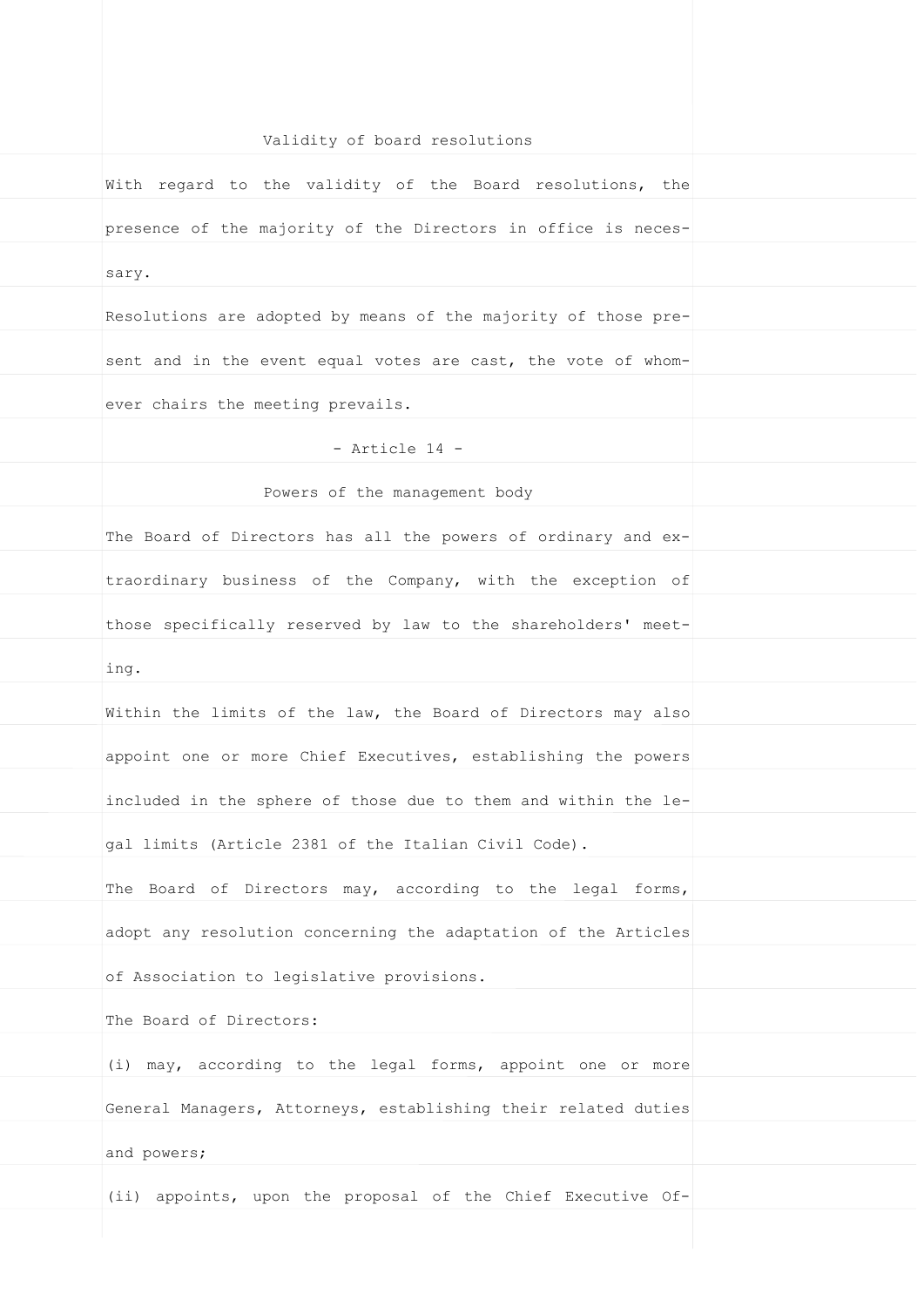ficer, and in any event having consulted the Board of Statutory Auditors on a mandatory basis, the Executive in charge of drawing up the Company's accounting documents, establishing the related duties and powers. The Executive in charge of drawing up the Company's accounting documents must have the good standing requisites envisaged for the Directors and have acquired significant professional experience with regard to administration and finance. The Executive remains in office for a three-year period or a shorter duration established at the time of appointment; he/she may be re-appointed. The Executive in charge of drawing up the Company's accounting documents takes part in the meetings of the Board of Directors and the Executive Committee, if established, which envisages the handling of the matters for which the same is responsible. The Board of Directors may delegate its powers to an Executive Committee made up of some of its members. The Board of Directors must report quarterly to the Board of Statutory Auditors on the activities carried out and on the most significant economic, financial and equity transactions performed by the Company or the subsidiaries; in detail, they must report on transactions involving a potential conflict of interest, by means of a written report sent to the domicile of the auditors or via online transmission procedures. - Article 15 - Legal representation of the Company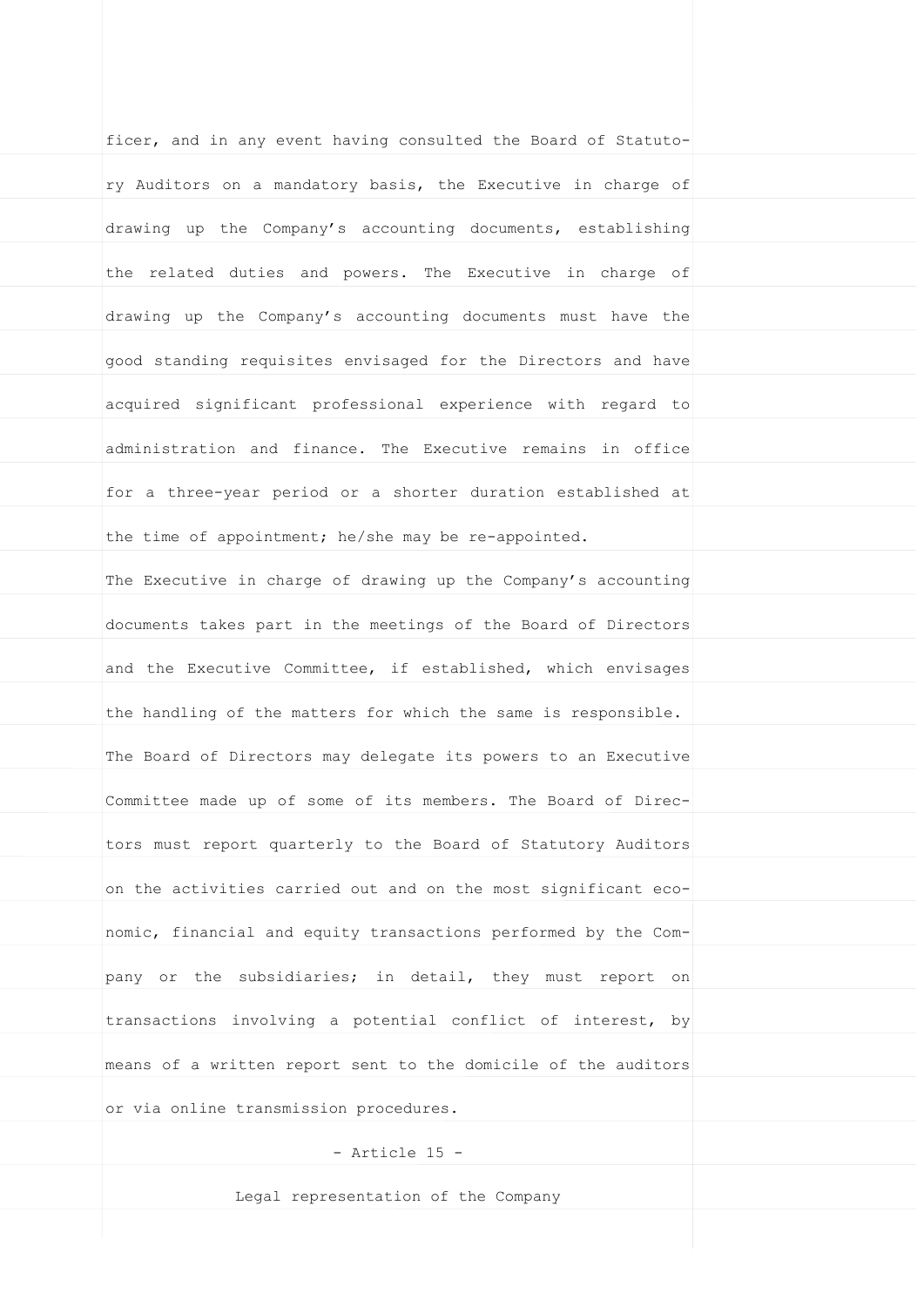| The legal representation of the Company in dealings with third |  |
|----------------------------------------------------------------|--|
| parties and before the legal authorities is due to the Chair-  |  |
|                                                                |  |
| man of the Board of Directors, the Deputy Chairman, if ap-     |  |
| pointed, in the event of the absence and/or unavailability of  |  |
| the Chairman and any Chief Executive Officers, within the lim- |  |
| its of the power granted them.                                 |  |
| The effective exercise of the power of representation by the   |  |
| Deputy Chairman in itself bears witness to the absence or una- |  |
| vailability of the Chairman and exonerates third parties from  |  |
| any ascertainment or responsibility in this regard. In the     |  |
| event of the appointment of several Deputy Chairmen, the Board |  |
| itself will determine the methods for replacing the Chairman.  |  |
| - Article 16 -                                                 |  |
| Financial Statements                                           |  |
| The accounting period ends on 31 (thirty-one) December of each |  |
| year.                                                          |  |
| At the end of each accounting period, the management body      |  |
| draws up the financial statements comprising the balance       |  |
| sheet, income statement and explanatory notes, in observance   |  |
| of the provisions of the law.                                  |  |
| - Article 17 -                                                 |  |
| Profits                                                        |  |
| The shareholders' meeting approves the financial statements    |  |
| and resolves with regard to the allocation of the profits,     |  |
|                                                                |  |
| subject to allocation of 5% (five percent) of the annual prof- |  |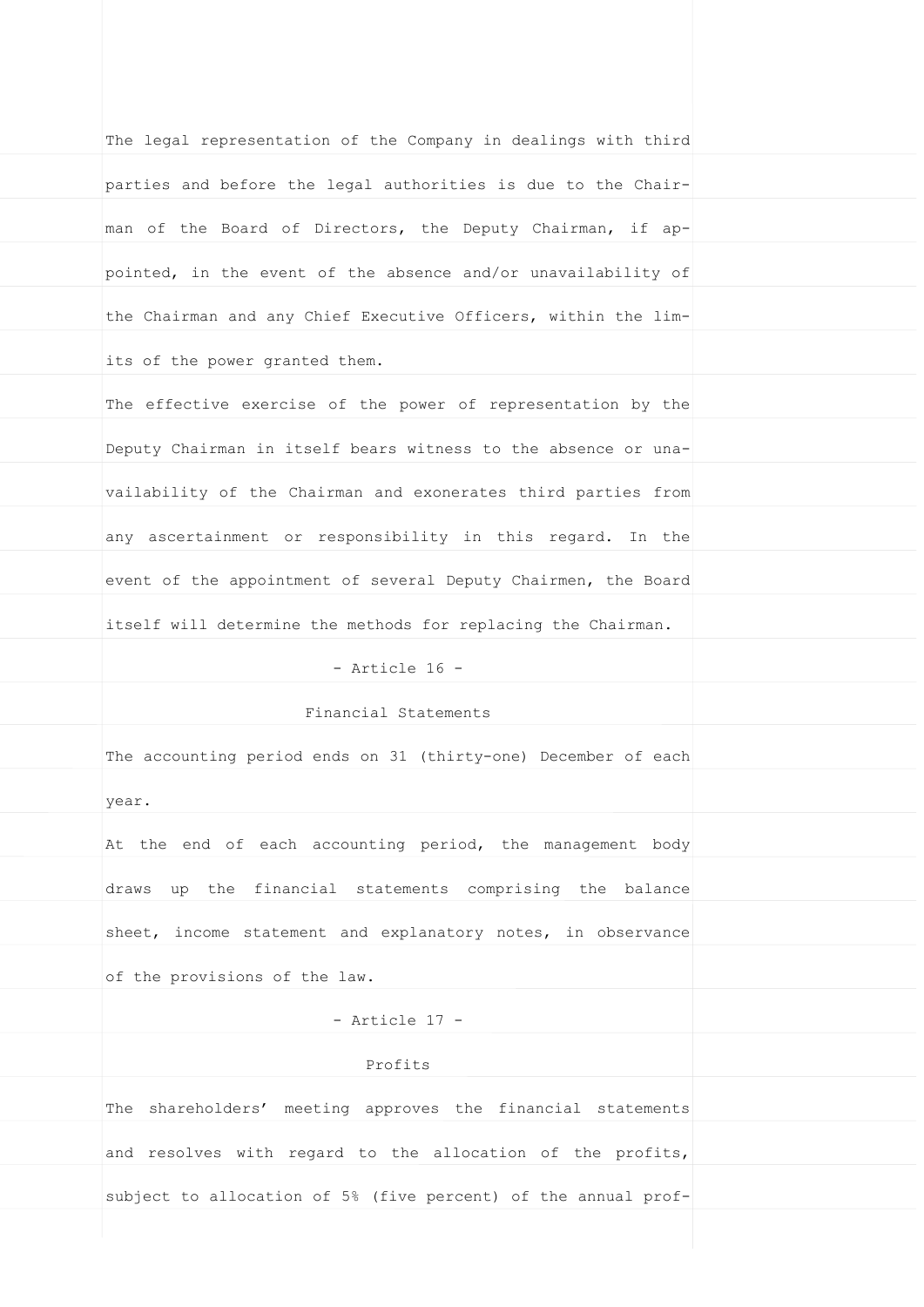| its to the legal reserve, until the same has reached one-fifth |  |
|----------------------------------------------------------------|--|
| of the share capital.                                          |  |
| - Article 18 -                                                 |  |
| Board of Statutory Auditors                                    |  |
| The Board of Statutory Auditors is made up of three Statutory  |  |
| Auditors and two Alternate Auditors ensuring the balance be-   |  |
| tween genders as per current legislation. The Statutory Audi-  |  |
| tors remain in office for a three-year period and may be re-   |  |
| appointed. The fall from office of the Statutory Auditors due  |  |
| to expiry of the term only becomes effective when the Board    |  |
| has been re-established. Pursuant to Article 1.2, letters b)   |  |
| and c) of the regulations pursuant to Italian Minister of Jus- |  |
| tice Decree No. 162 dated 30 March 2000, the sectors of activ- |  |
| ities and the matters pertaining to telecommunications, elec-  |  |
| tronic communications in general, media, software and IT ac-   |  |
| tivities, as well as matters pertaining to private and admin-  |  |
| istrative law disciplines, economic disciplines and those re-  |  |
| lating to the business organisation, are considered strictly   |  |
| pertinent to that of the Company.                              |  |
| Board of Statutory Auditors' meetings may also be held with    |  |
| the aid of telecommunications mediums, in observance of the    |  |
| formalities as per Article 12 (Calling and holding of Board    |  |
| Meetings) of these Articles of Association.                    |  |
| The shareholders' meeting which appoints the Statutory Audi-   |  |
| tors and the Chairman of the Board of Statutory Auditors es-   |  |
|                                                                |  |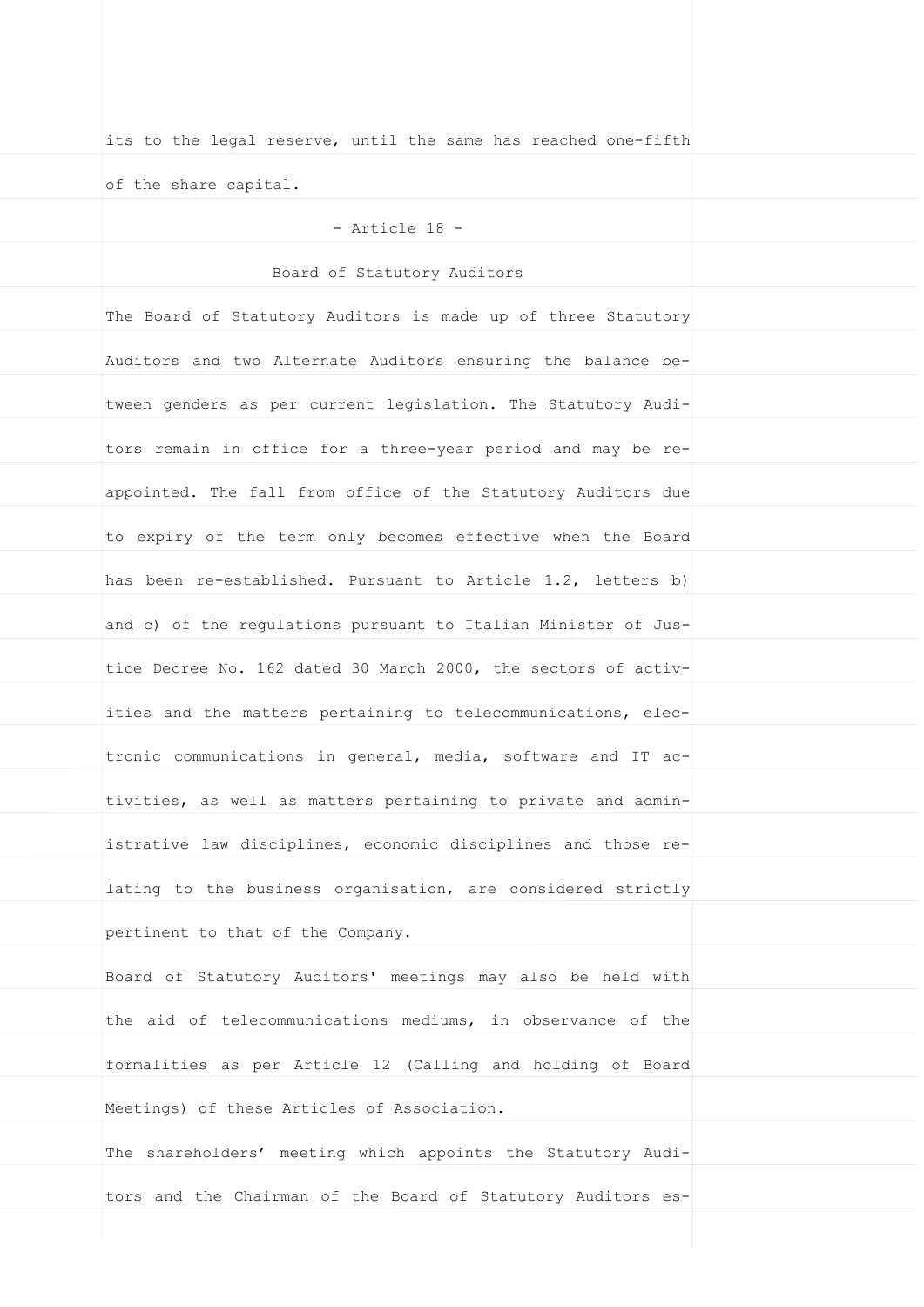| tablishes the emolument due to the same. The appointment of    |  |
|----------------------------------------------------------------|--|
| the Board of Statutory Auditors takes place on the basis of    |  |
| lists presented by the shareholders, in which five candidates  |  |
| must be indicated, three for the office of Statutory Auditor   |  |
| and two for the office of Alternate Auditor, listed by means   |  |
| of a consecutive number, in order of professional seniority    |  |
| and in observance of current legislation regarding balance be- |  |
| tween genders.                                                 |  |
| Each shareholder may submit, or jointly submit, one list only, |  |
| even if via third parties or through trust companies. Each     |  |
| candidate may be present on one list only or be disqualified.  |  |
| Shareholders are only entitled to present lists if, alone or   |  |
| together with other shareholders, they represent at least the  |  |
| percentage of the shares with the right to vote during ordi-   |  |
| nary shareholders' meetings envisaged by applicable legisla-   |  |
| tion, which shall be indicated in the notice for the calling   |  |
| of the meeting. The lists presented by the shareholders must   |  |
| be deposited, as will also be indicated in the notice of call- |  |
| ing, at the Company's registered offices by the twenty-fifth   |  |
| day prior to the date of the meeting called to resolve on the  |  |
| appointment of the members of the Board of Statutory Auditors. |  |
| If, at the expiry of the aforementioned deadline, just one     |  |
| list has been presented, or only lists presented by sharehold- |  |
| ers who are connected as per the applicable legislation, lists |  |
| can be presented up to the third day after this date, and the  |  |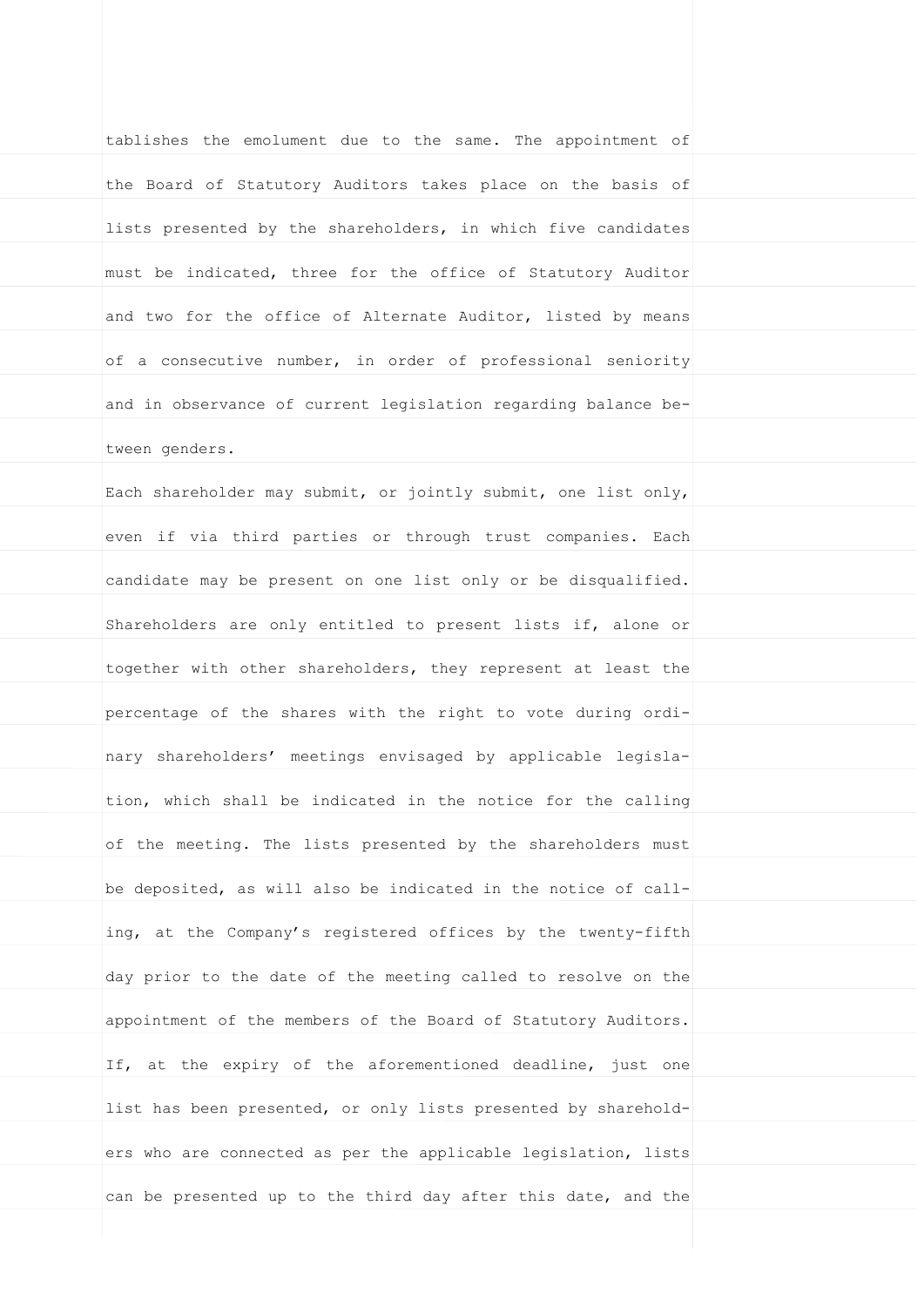| investment percentage envisaged for the presentation of the    |  |
|----------------------------------------------------------------|--|
| lists is reduced by half.                                      |  |
| Each list shall have to be accompanied by the information re-  |  |
| quired by applicable legislation and indicate the identity of  |  |
| the shareholders who have presented the same, the total in-    |  |
| vestment percentage owned and a certificate which proves the   |  |
| ownership of said investment, as well as a declaration of the  |  |
| shareholders other than those who hold, also jointly, a rela-  |  |
| tive controlling or majority interest, bearing witness to the  |  |
| absence of the connecting relationships with the latter as en- |  |
| visaged by applicable legislation.                             |  |
| In-depth information on the personal and professional charac-  |  |
| teristics of the candidates must be provided at the bottom of  |  |
| the list presented by the shareholders, or attached to the     |  |
| same.                                                          |  |
| The declarations by means of which the individual candidates   |  |
| accept their candidature and declare, at their own liability,  |  |
| the inexistence of causes of ineligibility or incompatibility  |  |
| as well as the existence of the requisites of good standing    |  |
| and professionalism prescribed for the office by applicable    |  |
| legislation and the Articles of Association, must be filed to- |  |
| gether with each list.                                         |  |
| Lists presented without observing the above instructions,      |  |
| shall be considered as not presented.                          |  |
| Each shareholder may vote for one list only, even if via third |  |
|                                                                |  |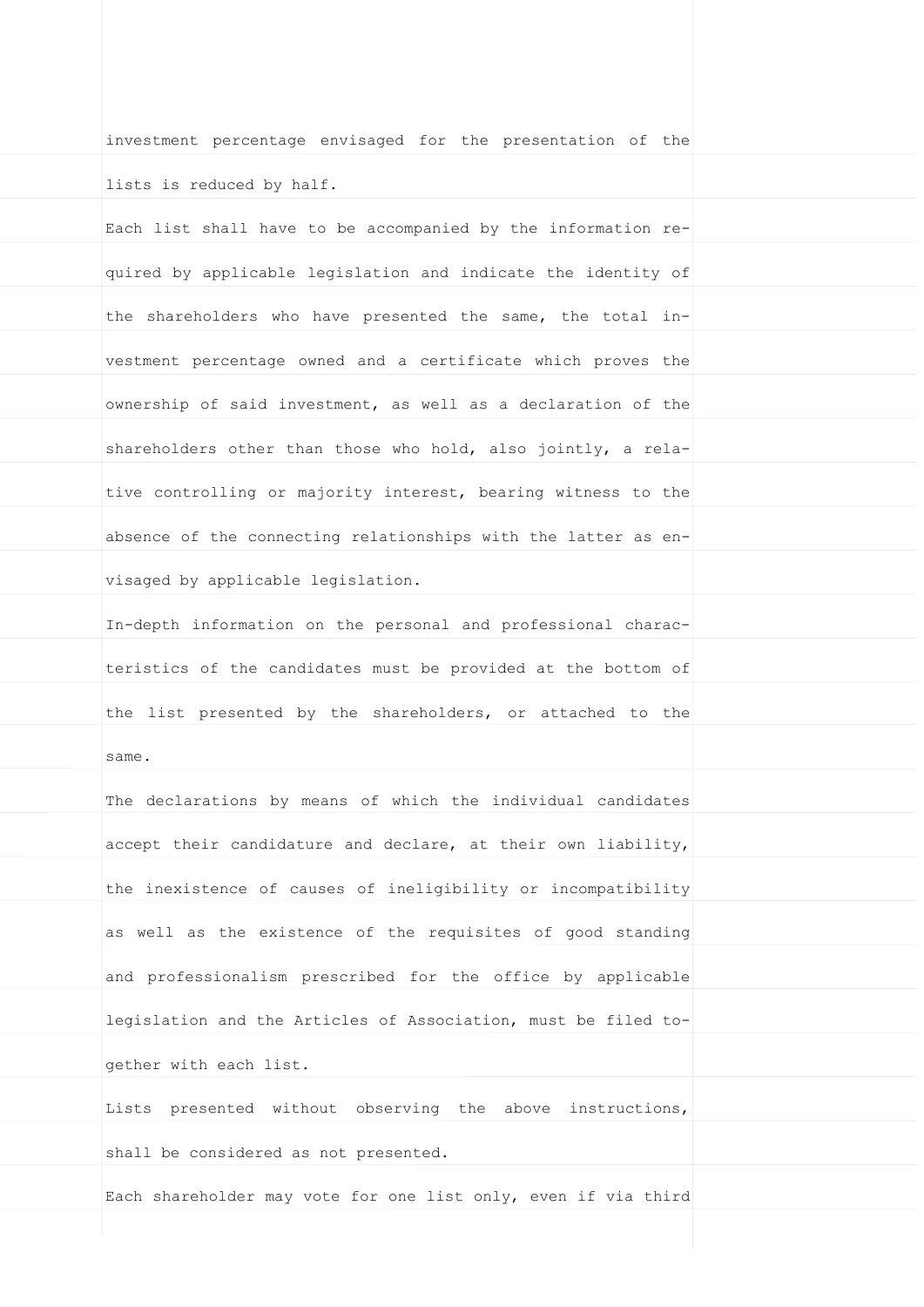| parties or through trust companies.                            |  |
|----------------------------------------------------------------|--|
| Those who cover the role of Statutory Auditor in five listed   |  |
| companies cannot undertake the office of Auditor in the Compa- |  |
| ny. The Statutory Auditors can undertake other management and  |  |
| audit appointments within the limits established by applicable |  |
| legislation.                                                   |  |
| At least one of the Statutory Auditors and at least one Alter- |  |
| nate Auditor must be chosen from those listed on the official  |  |
| register of auditors with at least three years' experience in  |  |
| the auditing of accounts. Auditors failing to meet the afore-  |  |
| mentioned condition must have a total of at least three years' |  |
| experience in specific company purpose-related duties. Specif- |  |
| ic company purpose-related duties are understood to be all     |  |
| those referable to the corporate purpose as per Article 3      |  |
| (Corporate Purpose) in these Articles of Association and in    |  |
| any event those relating to the telecommunications sector.     |  |
| They are elected as follows:                                   |  |
| a) two Statutory Auditors and one Alternate Auditor are elect- |  |
| ed from the list receiving the most votes, in the order in     |  |
| which they appear on said list;                                |  |
| b) the third Statutory Auditor shall be the candidate for the  |  |
| related office in first place, among the Statutory Auditors,   |  |
| on the list which has received the most votes after the first, |  |
| from among the lists presented and voted for by shareholders   |  |
| who are not connected, even indirectly, with the shareholders  |  |
|                                                                |  |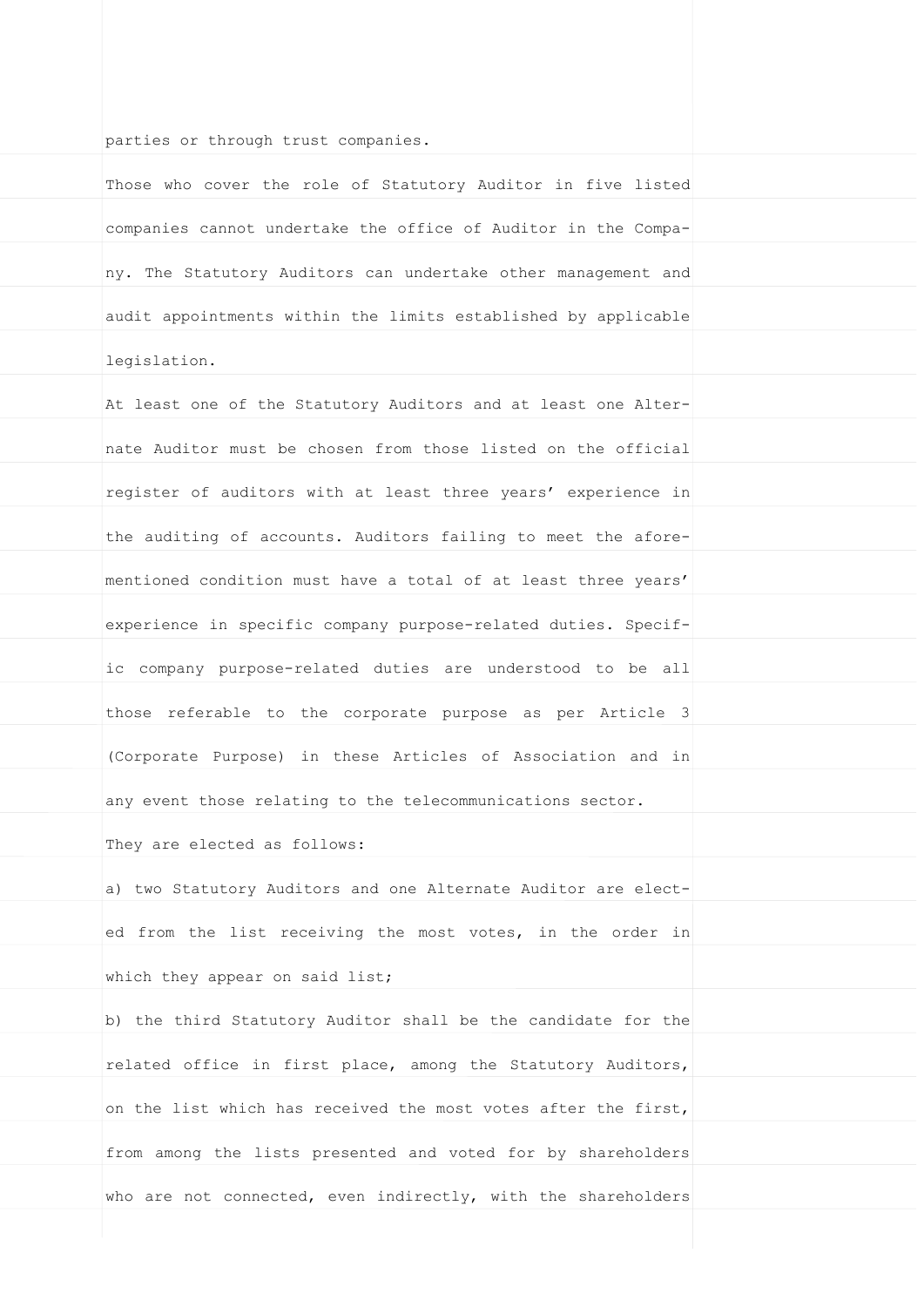| who have presented and voted for the list in first place due   |  |
|----------------------------------------------------------------|--|
| to number of votes;                                            |  |
| c) the second Alternate Auditor shall be the candidate for the |  |
| related office indicated as first, among the Alternate Audi-   |  |
| tors, on the same minority list indicated above.               |  |
| In the event of equal votes between the lists presented and    |  |
| voted for by shareholders who are not connected, even indi-    |  |
| rectly, with the shareholders who have presented and voted for |  |
| the list in first place due to number of votes, the candidate  |  |
| on the list which has been presented by shareholders in pos-   |  |
| session of the majority investment or, alternatively, by the   |  |
| highest number of shareholders, shall be elected.              |  |
| The chairmanship of the Board of Statutory Auditors goes to    |  |
| the candidate for the office of Statutory Auditor in first     |  |
| place on the list which has received the most votes after the  |  |
| first, from among the lists presented and voted for by share-  |  |
| holders who are not connected, even indirectly, with the       |  |
| shareholders who have presented and voted for the list in      |  |
| first place due to number of votes;                            |  |
| c) the second Alternate auditor will be the candidate to the   |  |
| respective role indicated in first place, among the Alternate  |  |
| Auditors, in the same minority list referred to in the previ-  |  |
| ous point.                                                     |  |
| In the event of equal votes between the lists presented and    |  |
| voted for by shareholders who are not connected, even indi-    |  |
|                                                                |  |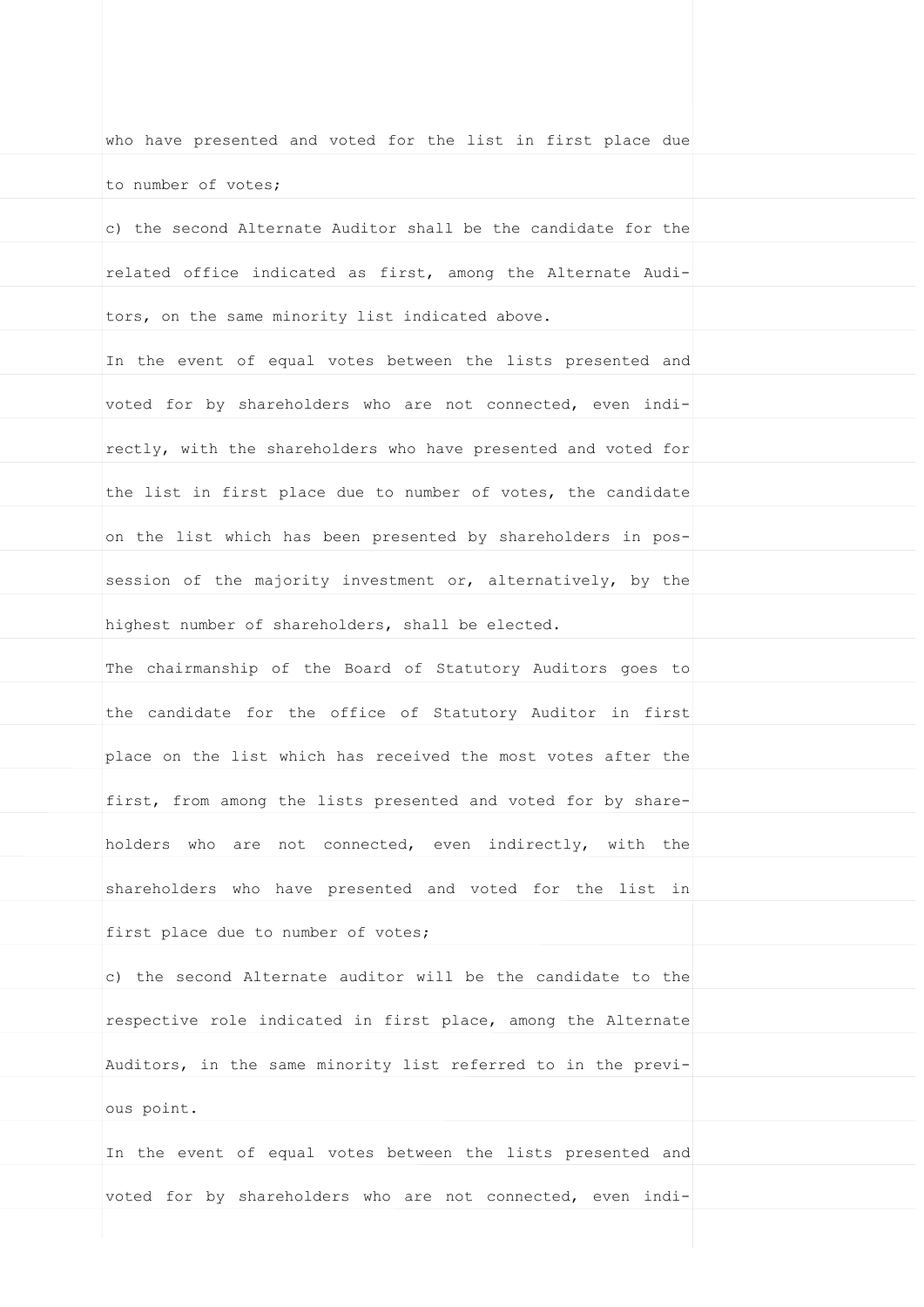| rectly, with the shareholders who have presented and voted for |  |
|----------------------------------------------------------------|--|
| the list in first place due to number of votes, the candidate  |  |
| on the list which has been presented by shareholders in pos-   |  |
| session of the majority investment or, alternatively, by the   |  |
| highest number of shareholders, shall be elected.              |  |
| The chairmanship of the Board of Statutory Auditors goes to    |  |
| the candidate for the office of Statutory Auditor in first     |  |
| place on the list which has received the most votes after the  |  |
| first, from among the lists presented and voted for by share-  |  |
| holders who are not connected, even indirectly, with the       |  |
| shareholders who have presented and voted for the list in      |  |
| first place due to number of votes.                            |  |
| If just one list is presented, the first three candidates in   |  |
| consecutive order shall be elected Statutory Auditors by ma-   |  |
| jority, and the fourth and fifth candidates shall be appointed |  |
| Alternate Auditors; the chairmanship of the Board of Statutory |  |
| Auditors will go to the first candidate.                       |  |
| If the Board of Statutory Auditors elected as above does not   |  |
| permit the observance of the balance between genders envisaged |  |
| by current legislation, the last members elected from the ma-  |  |
| jority list of the gender represented the most fall from of-   |  |
| fice in the number necessary to ensure the observance of the   |  |
| requirement and are replaced by the first candidates not       |  |
| elected on the same list of the gender represented the least.  |  |
| In the absence of candidates of the gender represented the     |  |
|                                                                |  |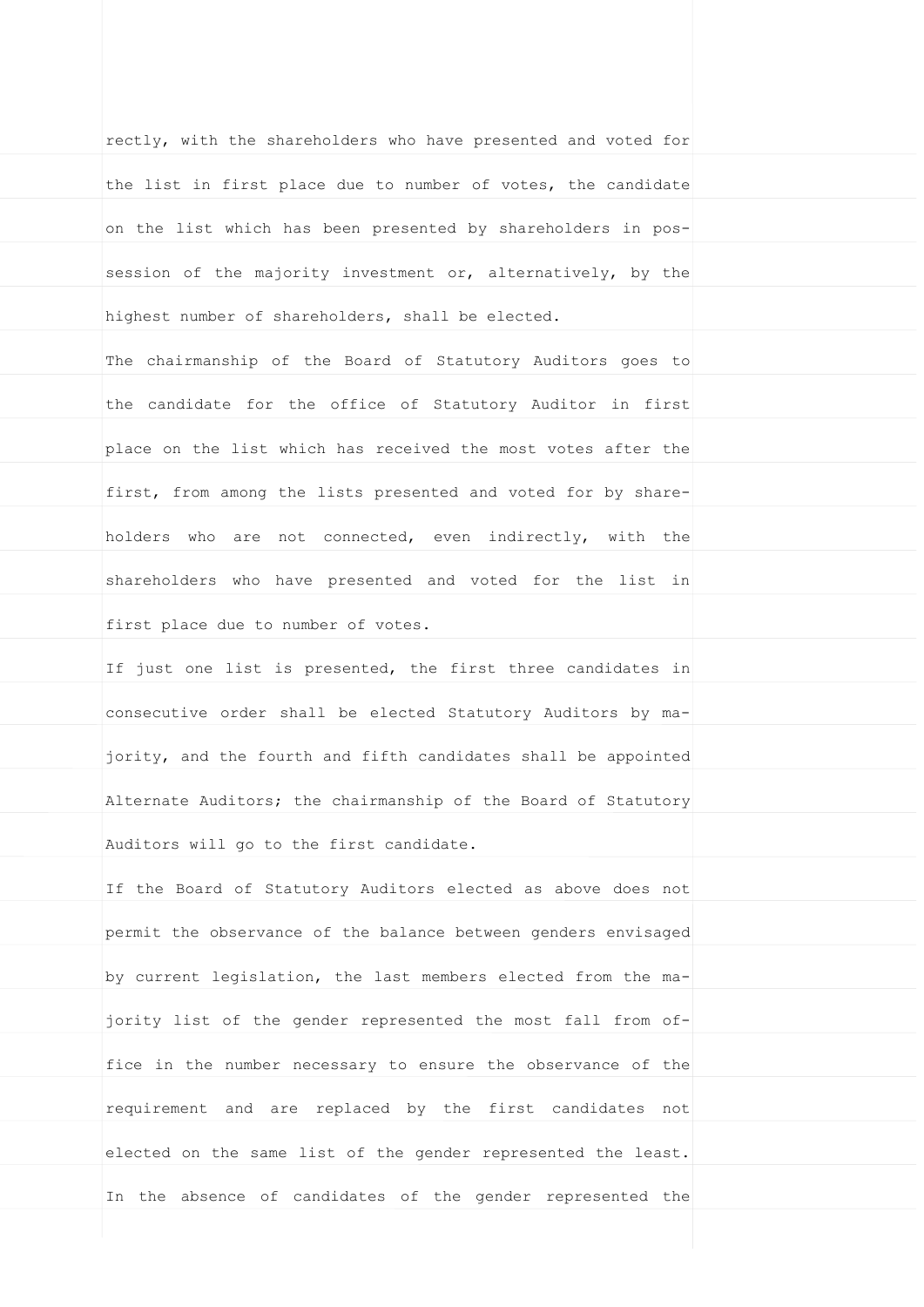least on the majority list in a number sufficient to go ahead with replacement, the aforementioned criteria will apply to the minority lists progressively voted for the most from which the elected candidates have been taken. If, applying the above criteria, it is not however possible to identify suitable replacements, the shareholders' meeting supplements the body with the legal majorities, ensuring the satisfaction of the requirement of the balance between genders envisaged by current legislation. In the event of early termination of a Statutory Auditor from office, the same shall be replaced by the Alternate Auditor elected from among the candidates belonging to the same list as the Auditor no longer in office in observance of current legislation regarding balance between genders. In observance of current legislation regarding the balance between genders, the shareholders' meeting takes steps to appoint the Statutory Auditors and Alternate Auditors necessary for supplementing the Board of Statutory Auditors following early termination from office, as follows: a) if steps must be taken to replace Auditors elected from the majority list, the appointment takes place by majority vote, choosing from among the candidates on the list to which the Auditors to be replaced belonged, who at least ten days before the date fixed for the shareholders' meeting in first calling have confirmed their candidature, together with the declara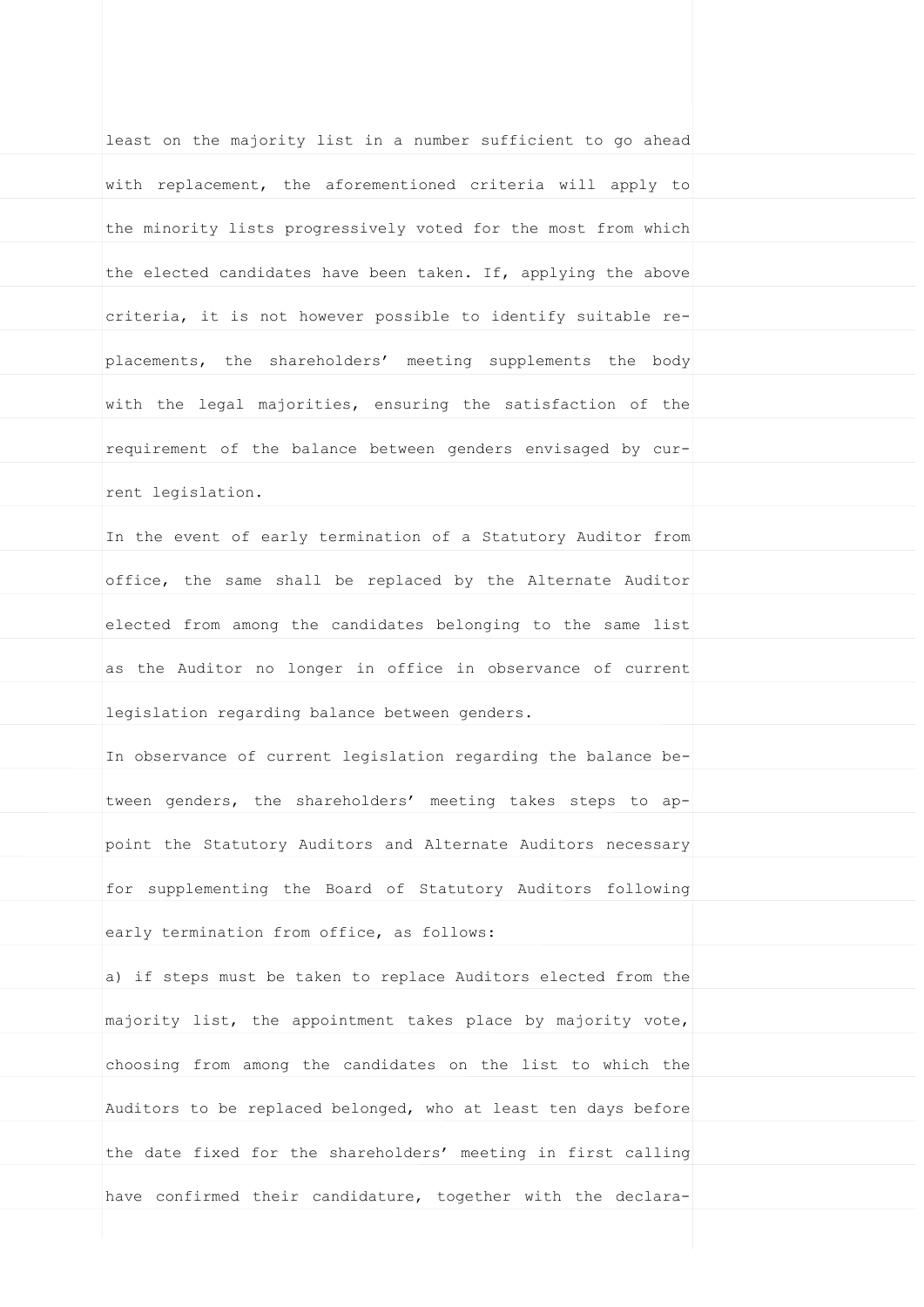tions relating to the inexistence of causes of ineligibility or incompatibility, as well as the existence of the requisites of good standing and professionalism prescribed for the office by applicable legislation and the Articles of Association; b) if, by contrast, steps must be taken to replace the Statutory Auditor appointed by the minority, the shareholders' meeting shall replace the same by majority vote, choosing from among the candidates on the list to which the Auditor to be replaced belonged, who at least ten days before the date fixed for the shareholders' meeting in first calling have confirmed their candidature, together with the declarations relating to the inexistence of causes of ineligibility or incompatibility, as well as the existence of the requisites of good standing and professionalism prescribed for the office by applicable legislation and the Articles of Association. The new Auditors appointed fall from office together with those already in office. The outgoing Auditors may be re-appointed. - Article 19 – Transactions with related parties The Company approves the transactions with related parties in compliance with the legal and regulatory provisions in force, as well as its article of association provisions and the procedures adopted in this regard by the Company. The internal procedures adopted by the Company in relation to transactions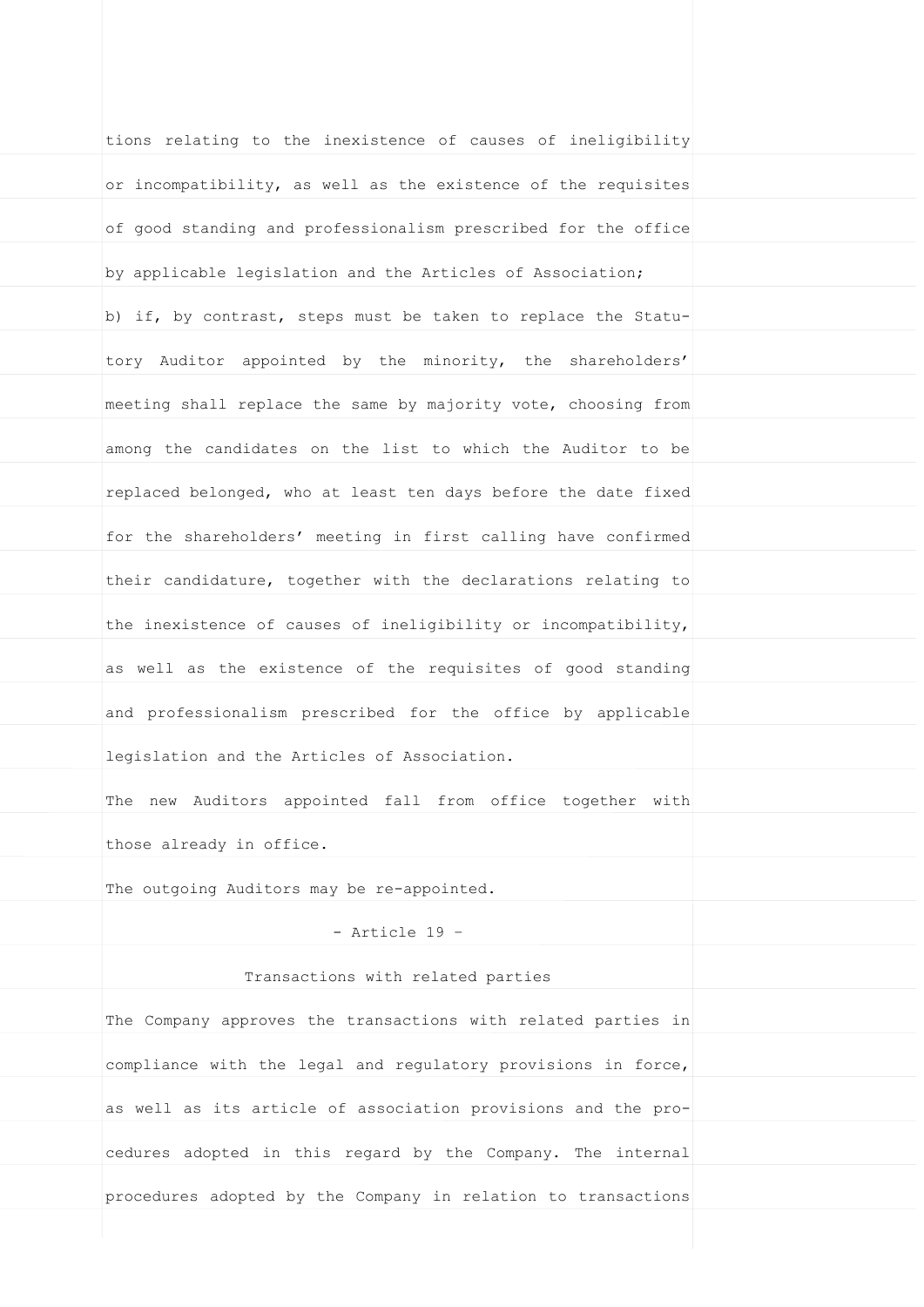with related parties may envisage that the Board of Directors approves the transactions of greatest importance despite the contrary opinion of the independent directors, provided that the performance of these transactions is authorised, as per Article 2364.1.5 of the Italian Civil Code, by the shareholders' meeting. In the above circumstances, as well as in the cases where a resolution proposal to be submitted to the shareholders' meeting in relation to a significant transaction is approved in the presence of the contrary opinion of the independent directors, the meeting resolves with the majorities envisaged by law provided that, if the unrelated shareholders present during the meeting represent at least 10% of the share capital with the right to vote, the aforementioned legal majorities are achieved with the favourable vote of the majority of the unrelated shareholders voting during the meeting. The internal procedures adopted by the Company in relation to transactions with related parties may envisage the exclusion from their sphere of application of urgent transactions, also being the responsibility of the shareholders' meeting, within the limits permitted by applicable legal and regulatory provisions. - Article 20 - Winding up and liquidation of the Company The provisions of the law shall be observed for the liquidation and allocation of the corporate assets; the liquidation